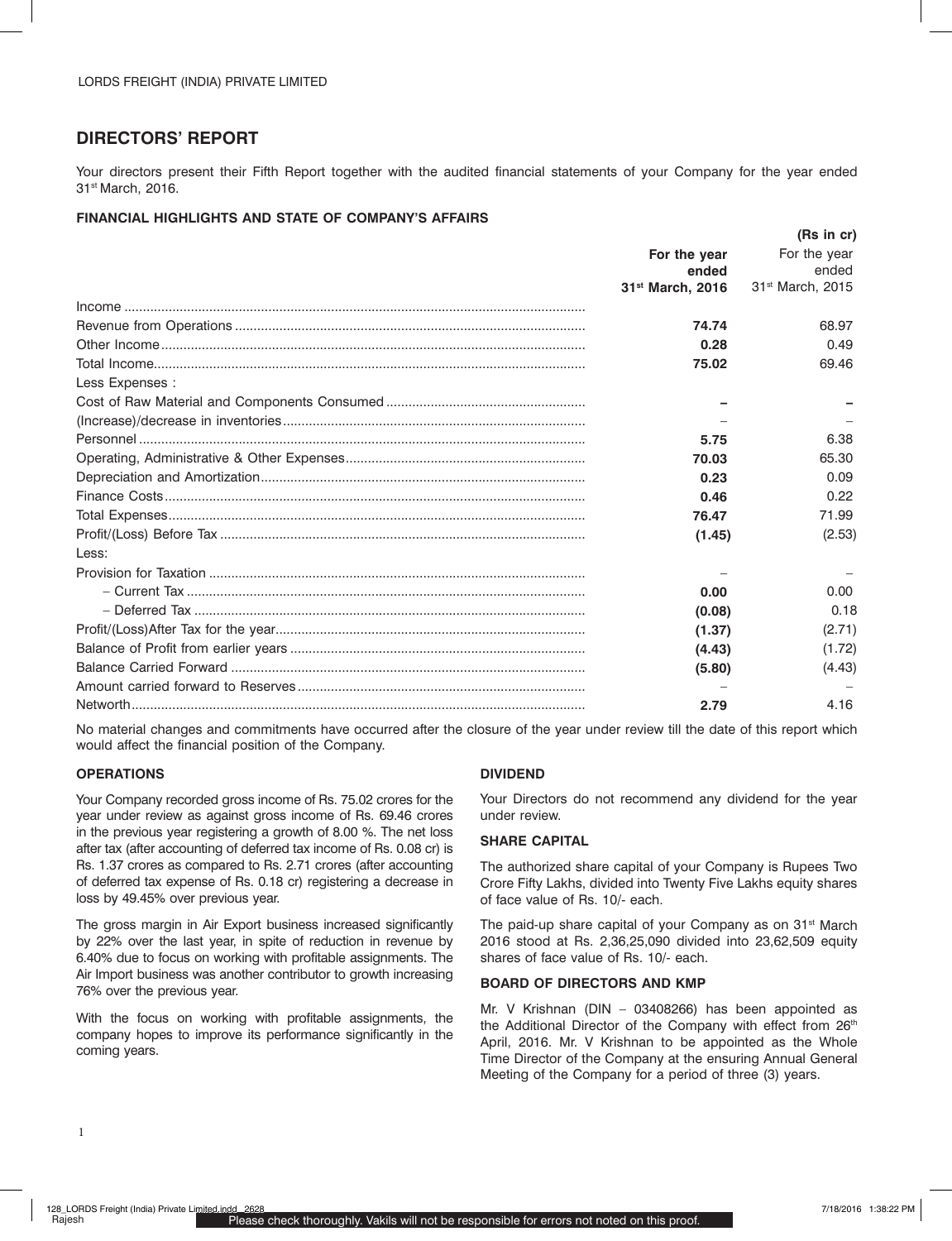\*Mr. Sumit Varma (DIN – 03426844) Whole Time Director resigned from directorship of the Company with effect from 26<sup>th</sup> April, 2016.

Mr. Anant Gupta (DIN - 06946611) retires by rotation at the forthcoming Annual General Meeting, and being eligible, has offered himself for re-appointment.

### **Composition of Board**

| Name                     | DIN      | Executive/<br><b>Non Executive</b> | Independent/<br>Non Independent | No. of Board<br>meetings<br>attended |
|--------------------------|----------|------------------------------------|---------------------------------|--------------------------------------|
| Mr. Parag Shah           | 00374944 | Non Executive                      | Non Independent                 | 6                                    |
| Mr. Pirojshaw<br>Sarkari | 00820860 | Non Executive                      | Non Independent                 | 6                                    |
| Mr. Shamsudheen<br>Ahmed | 02833556 | Non Executive                      | Non Independent                 | 5                                    |
| Mr. Sushil Rathi         | 05358211 | Non Executive                      | Non Independent                 | 4                                    |
| Mr. Anant Gupta          | 06946611 | Non Executive                      | Non Independent                 | 6                                    |
| Mr. Sumit Varma*         | 03426844 | Executive                          | Non Independent                 | 6                                    |
| Mr. V Krishnan           | 03408266 | Executive                          | Non Independent                 | ΝA                                   |

### **NUMBER OF BOARD MEETINGS**

The Board met Six times during the year under review, i.e. on 28<sup>th</sup> April, 2015, 28<sup>th</sup> July, 2015, 21<sup>st</sup> October, 2015, 5<sup>th</sup> November, 2015, 16<sup>th</sup> December, 2015 and 1<sup>st</sup> February, 2016.

#### **DIRECTORS' RESPONSIBILITY STATEMENT**

Pursuant to section 134(5) of the Companies Act, 2013, your Directors, based on representation from the operating management, and after due enquiry, confirm that:

- (a) in the preparation of the annual financial statements for the vear ended 31<sup>st</sup> March, 2016 the applicable accounting standards have been followed;
- (b) they have selected such accounting policies and applied them consistently and made judgments and estimates that are reasonable and prudent so as to give a true and fair view of the state of affairs of the Company at the end of the financial year on 31<sup>st</sup> March, 2016 and of the profit/loss of the Company for the financial year ended on that date;
- (c) they have taken proper and sufficient care for the maintenance of adequate accounting records in accordance with the provisions of the Companies Act, 2013 for safeguarding the assets of the Company and for preventing and detecting fraud and other irregularities;
- (d) they have prepared the annual accounts on a going concern basis; and
- (e) they have devised proper systems to ensure compliance with the provisions of all applicable laws and that such systems were adequate and operating effectively.

### **FRAUDS REPORTED BY AUDITORS**

During the year under review, the Statutory Auditors has not reported any instances of frauds committed in the Company by its officers or employees to the Board under section 143(12) of the Companies Act 2013, details of which needs to be mentioned in this report.

#### **RISK MANAGEMENT POLICY**

The Board has formulated a Risk Management Policy for the Company which identifies elements of risk if any which may threaten the existence of the Company. Implementation of the Risk Management Policy is expected to be helpful in managing the risks associated with the business of the Company.

### **STATUTORY AUDITORS**

At the Fourth Annual General Meeting, held on 28<sup>th</sup> July, 2015, M/s. B. K. Khare & Co., Chartered Accountants, (ICAI registration number 105102W) were appointed as the statutory auditors of your Company to hold office from the conclusion of the Fourth Annual General Meeting till the conclusion of Ninth Annual General Meeting.

M/s. B. K. Khare & Co., Chartered Accountants, (ICAI registration number 105102W) have given a written consent to act as Auditors of your Company, if appointment is ratified, and have also confirmed that the said ratification of appointment would be in conformity with the provisions of Sections 139 and 141 of the Companies Act, 2013 read with the Companies (Audit and Auditors) Rules, 2014.

The members are requested to ratify the appointment of statutory auditors of the Company at the ensuing Annual General Meeting and fix their remuneration.

The Auditors' Report does not contain any qualification, reservation or adverse remark.

#### **CONSERVATION OF ENERGY, TECHNOLOGY ABSORPTION AND FOREIGN EXCHANGE EARNINGS AND OUTGO**

The particulars relating to the energy conservation, technology absorption and foreign exchange earnings and outgo, as required under Section 134(3)(m) of the Companies Act, 2013 read with the Companies Rule 8(3) of The Companies (Accounts) Rules, 2014 are provided in Annexure I and forms part of this report.

### **PARTICULARS OF EMPLOYEES AS REQUIRED UNDER RULE 5(2) OF THE COMPANIES (APPOINTMENT AND REMUNERATION OF MANAGERIAL PERSONNEL) RULES, 2014**

Being unlisted company, provisions of Rule 5 of the Companies (Appointment and Remuneration of Managerial Personnel) Rules, 2014 are not applicable to your Company.

### **CORPORATE SOCIAL RESPONSIBILITY (CSR) INITIATIVES**

The provisions relating to CSR enumerated under Section 135 of the Companies Act, 2013 are not applicable to your Company.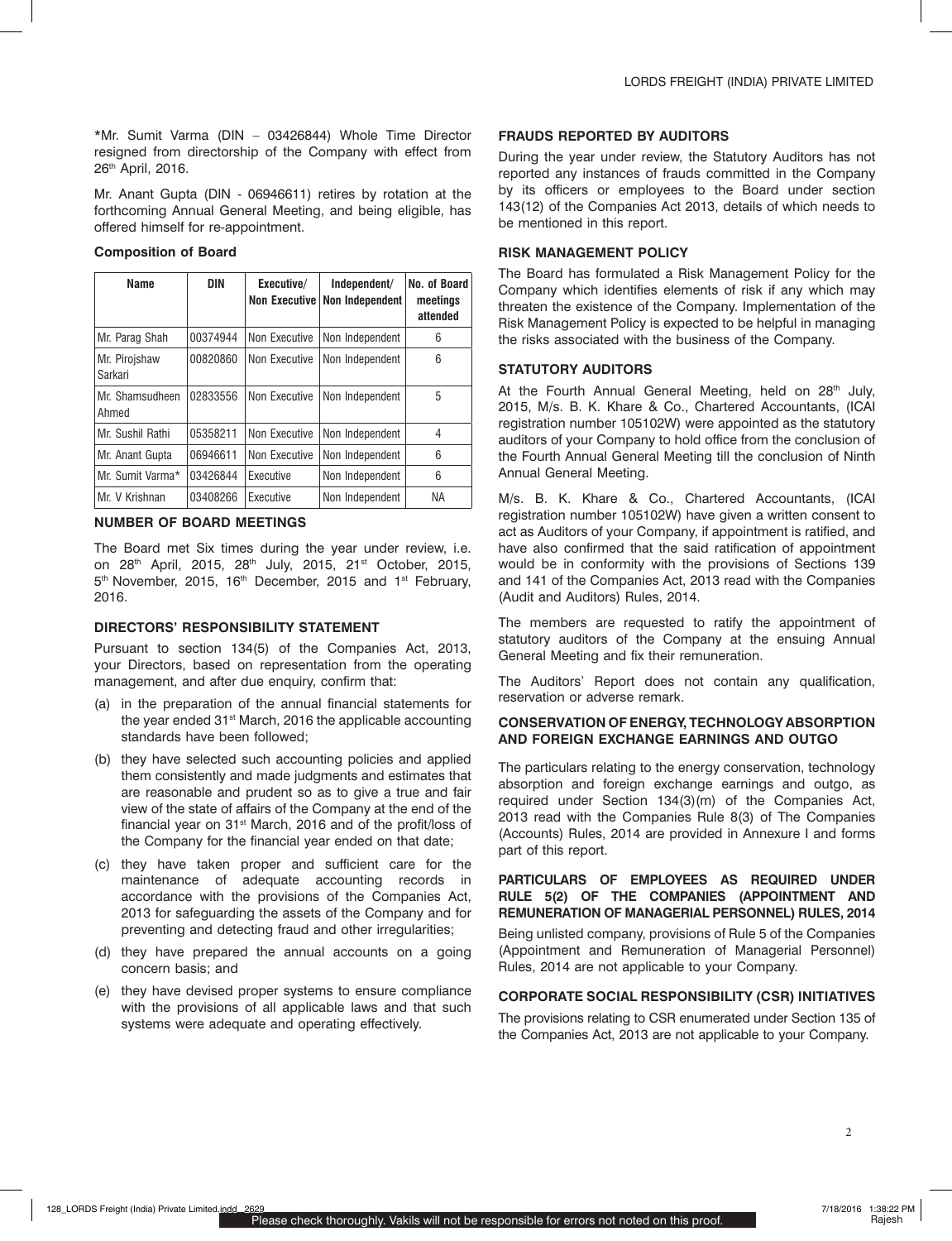### **PARTICULARS OF PUBLIC DEPOSITS, LOANS, GUARANTEES OR INVESTMENTS**

Your Company has not accepted any deposits from the public, or its employees, during the year. There were no other deposits falling under Rule 2(1)(c) of the Companies (Acceptance of Deposits) Rules, 2014 at the beginning of the year, during the year and at the end of the year. There are no deposits which are not in compliance with the requirement of Chapter V of the Companies Act, 2013.

Particulars of loans given, investments made, and guarantees and securities provided pursuant to Section 186 of the Companies Act, 2013 are given under Note No. IX annexed to Balance Sheet and the same form part of this Report.

Your Company has not made any loans/advances which are required to be disclosed in the annual accounts of the Company pursuant to Regulations 34(3) and 53(f) of Securities and Exchange Board of India (Listing Obligations and Disclosure Requirements) Regulations, 2015 and Schedule V thereto applicable to the parent Company, Mahindra and Mahindra Limited.

# **PARTICULARS OF TRANSACTIONS WITH RELATED PARTIES**

Particulars of contracts or arrangements with related parties of the Company referred to under Section 188(1) of the Companies Act, 2013 are given in Form AOC-2 as Annexure II and the same forms part of this report.

# **EXTRACT OF ANNUAL RETURN**

Pursuant to Section 92(3) of the Companies Act, 2013 and Rule 12(1) of the Companies (Management and Administration) Rules, 2014, an extract of the Annual Return as on 31st March 2016 in form MGT-9 is annexed as Annexure III and forms part of this report.

### **THE SEXUAL HARASSMENT OF WOMEN AT WORKPLACE (PREVENTION, PROHIBITION AND REDRESSAL) ACT, 2013**

During the year under review, no complaints were received under the Sexual Harassment of Women at Work Place (Prevention, Prohibition and Redressal) Act, 2013, for prevention of sexual harassment.

# **INTERNAL FINANCIAL CONTROLS**

Pursuant to Rule 8 of the Companies (Accounts) Rules, 2014, based on the representation received and after due enquiry. your directors confirm that they have laid down internal financial controls with reference to the Financial Statements and these controls are adequate.

# **GENERAL DISCLOSURES**

Your Directors state that no disclosure or reporting is required in respect of the following items as there were no transactions/ events on these items during the year under review:

- Issue of equity shares with differential rights as to dividend, voting or otherwise.
- Issue of shares (including Sweat equity Shares) to employees of the Company under any scheme.
- No significant or material orders were passed by the Regulators or Courts or Tribunals which impact the going concern status and the Company's operations in future.
- There were no Shares having voting rights not exercised directly by the employees and for the purchase of which or subscription to which loan was given by the Company.

# **ACKNOWLEDGEMENT**

Your Directors would like to place on record their sincere thanks for the cooperation and support received from your Company's bankers, stakeholders, business associates and various agencies of the Central and State Governments.

For and on behalf of the Board

Date: 26<sup>th</sup> April, 2016 **Director – 03408266** Director – 03408266

Place: Mumbai Chairman - 00374944 Director - 00820860 Whole Time

**Parag Shah Pirojshaw Sarkari V Krishnan**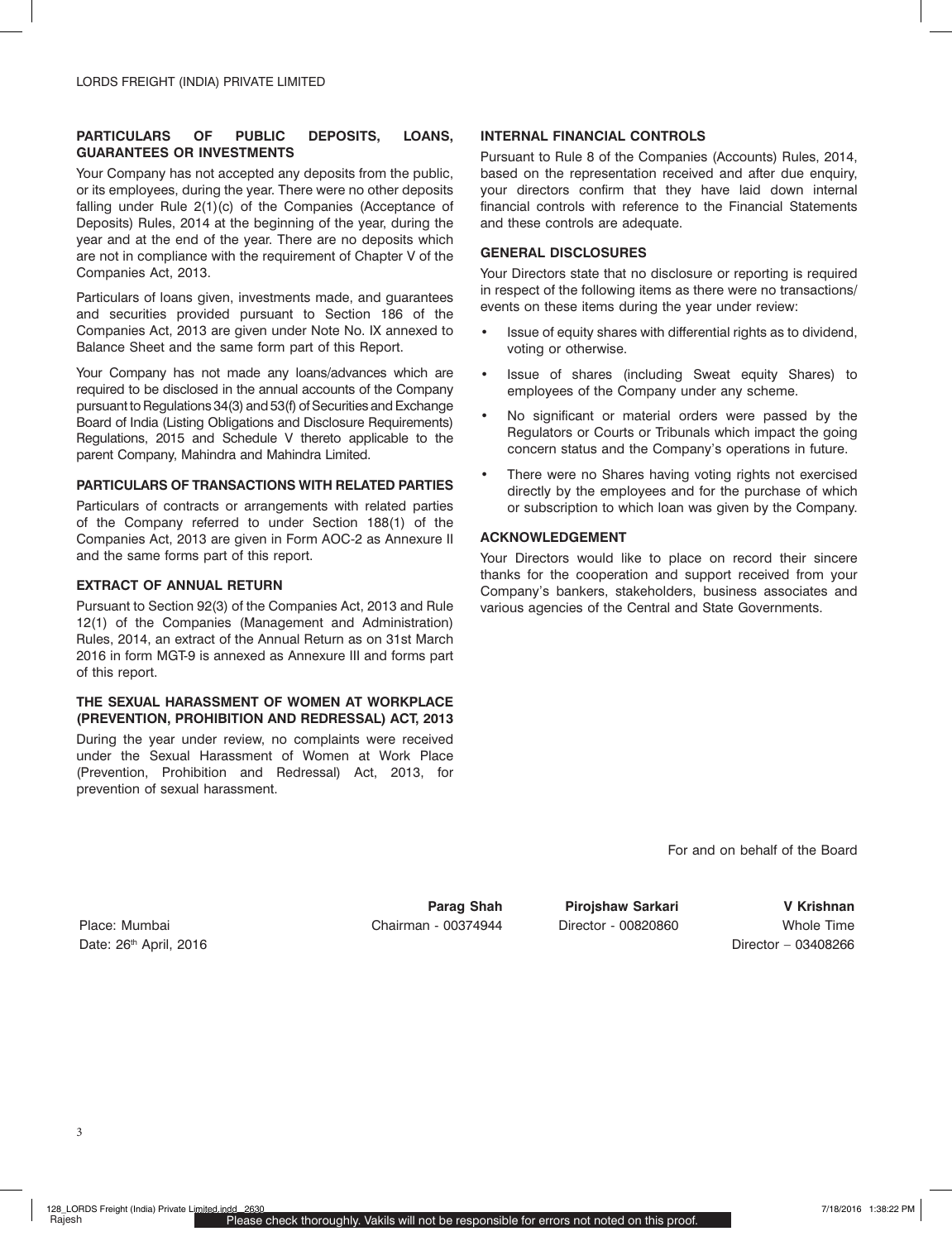# **ANNEXURE I TO THE DIRECTORS' REPORT**

### **PARTICULARS AS PER THE COMPANIES (ACCOUNTS) RULES, 2014 AND FORMING PART OF THE DIRECTORS' REPORT**  FOR THE YEAR ENDED 31<sup>ST</sup> MARCH, 2016.

### **A. CONSERVATION OF ENERGY:**

(i) The steps taken or impact on conservation of energy:

The operations of your Company are not energy-intensive. However, adequate measures have been initiated to reduce energy consumption.

- (ii) the steps taken by the company for utilizing alternate sources of energy: Nil
- (iii) the capital investment on energy conservation equipment's: Nil

### **B. TECHNOLOGY ABSORPTION:**

- i) the efforts made towards technology absorption : Nil
- ii) the benefits derived like product improvement, cost reduction, product development or import substitution: Not Applicable
- iii) in case of imported technology (imported during the last three years reckoned from the beginning of the financial year) – None
	- (a) the details of technology imported:
	- (b) the year of import
	- (c) whether the technology been fully absorbed:
	- (d) if not fully absorbed, areas where absorption has not taken place, and the reasons thereof:
- iv) the expenditure incurred on Research and Development : Nil

### **C. FOREIGN EXCHANGE EARNINGS AND OUTGO: (in terms of actual inflow and outflow)**

|                               | For the Financial Year<br>ended 31 <sup>st</sup> March 2016 | For the Financial Year<br>ended 31 <sup>st</sup> March 2015 |
|-------------------------------|-------------------------------------------------------------|-------------------------------------------------------------|
| Total Foreign Exchange Earned | 687.71                                                      | 684.65                                                      |
| Total Foreign Exchange Used   | 3,133.91                                                    | 3,032.82                                                    |

For and on behalf of the Board

**(Rs. in Lakhs)** 

Date: 26<sup>th</sup> April, 2016 **Director - 03408266** Director - 03408266

Place: Mumbai Chairman - 00374944 Director - 00820860 Whole Time

**Parag Shah Pirojshaw Sarkari V Krishnan**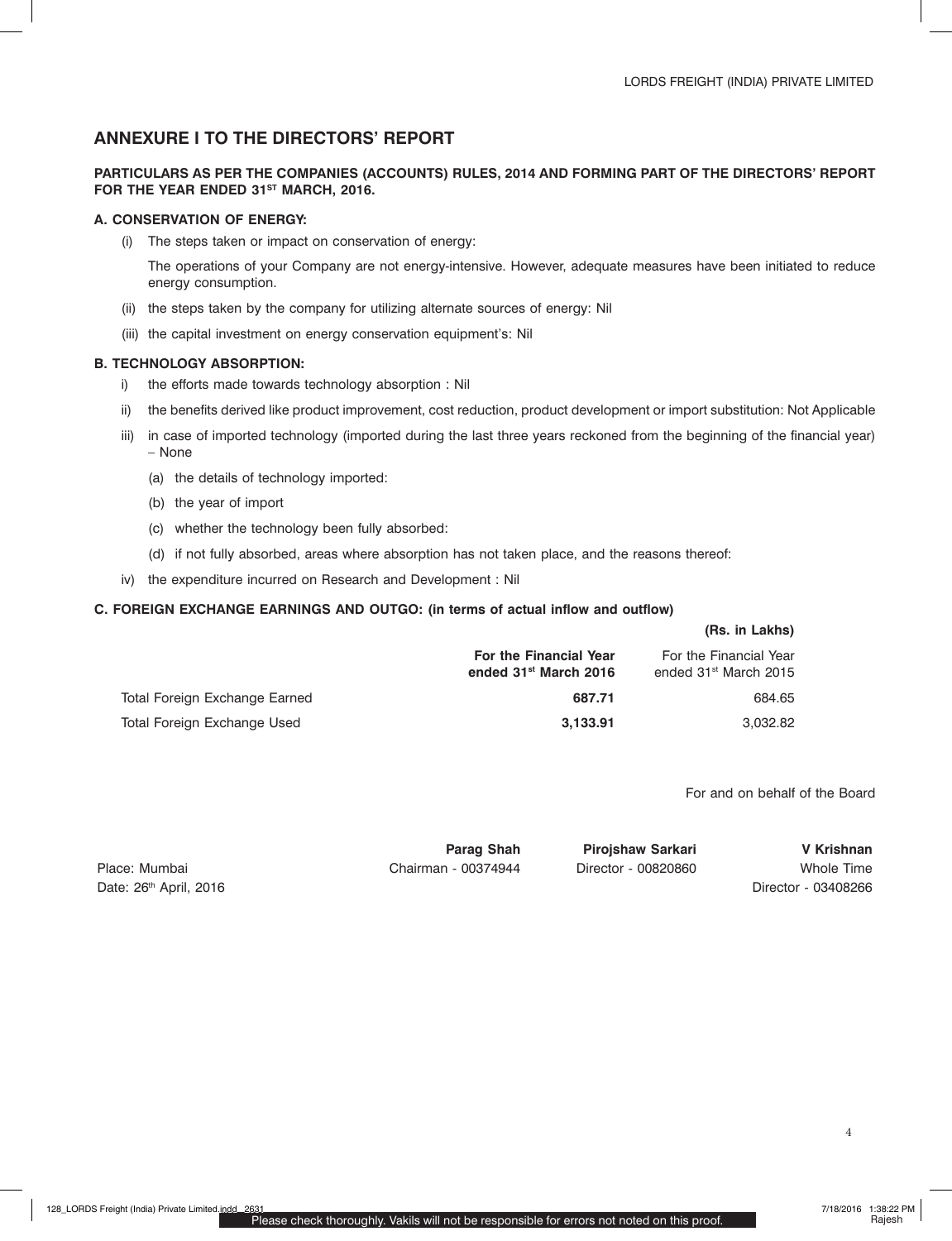# **ANNEXURE II TO THE DIRECTORS' REPORT**

### **FORM NO. AOC-2**

### **(Pursuant to clause (h) of sub-section (3) of section 134 of the Act and Rule 8(2) of the Companies (Accounts) Rules, 2014.)**

Form for Disclosure of particulars of contracts/arrangements entered into by the company with related parties referred to in sub section (1) of section 188 of the Companies Act, 2013 including certain arms' length transaction under third proviso thereto.

### **1. Details of contracts or arrangements or transactions not at arm's length basis- Nil**

#### **2. Details of material contracts or arrangements or transactions at arm's length basis.**

| Sr. No.  | <b>Particulars</b>                                                                           | <b>Details</b>                                   |
|----------|----------------------------------------------------------------------------------------------|--------------------------------------------------|
| a)       | Name (s) of the related party & nature of relationship                                       | Mahindra Logistics Ltd- Holding Company          |
| b)       | Nature of Contracts/arrangements/transaction                                                 | Freight Forwarding and transportation            |
| $\circ)$ | Duration of the contracts/arrangements/transaction                                           | Ongoing contract                                 |
| d)       | Salient terms of the contracts or arrangements<br>or transaction including the value, if any | Income from freight forwarding - Rs. 834.42 lacs |
| e)       | Date of approval by the Board                                                                | 26/04/2016                                       |
|          | Amount Paid as Advances, if any                                                              | Nil                                              |

Note:

Contracts/transactions for rendering of services for an amount exceeding 10% of turnover of the Company or Rs. fifty crore, whichever is lower is considered as material for the purpose of this disclosure.

For and on behalf of the Board

Date: 26<sup>th</sup> April, 2016 **Director - 03408266** Director - 03408266

Place: Mumbai Chairman - 00374944 Director - 00820860 Whole Time

**Parag Shah Pirojshaw Sarkari V Krishnan**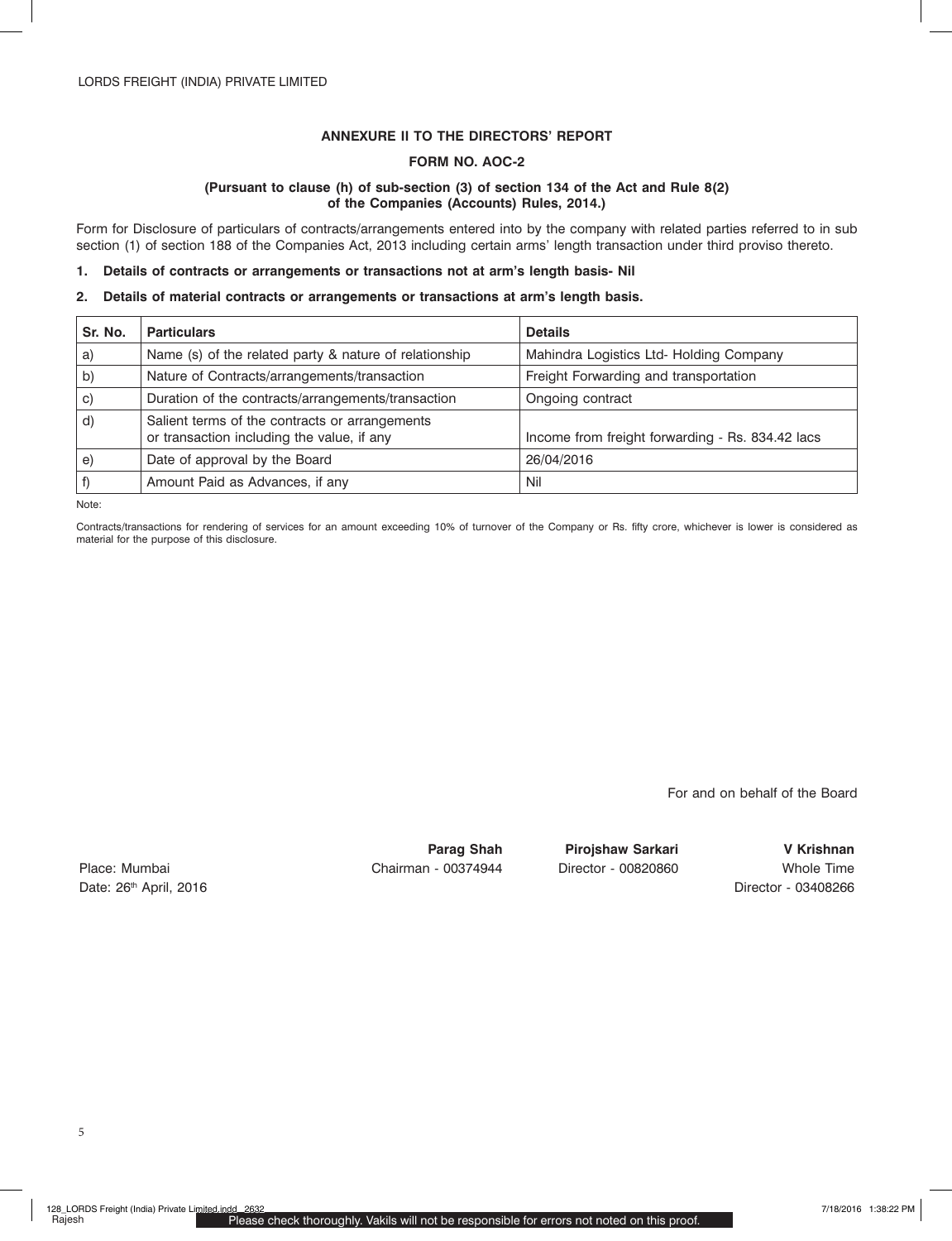# **ANNEXURE III TO THE DIRECTORS' REPORT**

# **Form No. MGT-9**

### **Extract of Annual Return as on the financial year ended on 31st March, 2016**

### [PURSUANT TO SECTION 92(3) OF THE COMPANIES ACT, 2013 AND RULE 12(1) OF THE COMPANIES (MANAGEMENT AND ADMINISTRATION) RULES, 2014]

### **I. REGISTRATION AND OTHER DETAILS:**

| 1. | <b>CIN</b>                                                                          | U63030MH2011PTC216628                                                                                                                                                                                          |
|----|-------------------------------------------------------------------------------------|----------------------------------------------------------------------------------------------------------------------------------------------------------------------------------------------------------------|
| 2. | <b>Registration Date</b>                                                            | 25th APRIL, 2011                                                                                                                                                                                               |
| 3. | Name of the Company                                                                 | Lords Freight (India) Private Limited                                                                                                                                                                          |
| 4. | Category/Sub-Category of the Company                                                | Limited by shares/Indian Non Government Company                                                                                                                                                                |
| 5. | Address of Registered office and contact details                                    | Unit No. 511, 5 <sup>th</sup> Floor,<br>Crescent Business Park,<br>Sumitha Complex, Safedpul,<br>Sakinaka, Andheri (E),<br>Mumbai - 400 072.<br>Tel: +91-22-28565531<br>Email address: jain.rupal@mahindra.com |
| 6. | Whether listed Company (Yes/No)                                                     | No.                                                                                                                                                                                                            |
| 7. | Name, address and contact details of Registrar and<br><b>Transfer Agent, if any</b> | Bigshare Services Pvt Ltd,<br>E-2/3, Anissa Industrial Estate,<br>Sakivihar Road, Sakinaka, Andheri (E),<br>Mumbai-400072.<br>Tel: 022 - 28470653                                                              |

## **II. PRINCIPAL BUSINESS ACTIVITIES OF THE COMPANY**

All the business activities contributing 10% or more of the total turnover of the company shall be stated:-

| Sr. | Name and Description of main<br>No. Product/Services | NIC Code of the Product | ↓% to total turnover of the Company |
|-----|------------------------------------------------------|-------------------------|-------------------------------------|
|     | Freight Forwarding Business via Sea                  | 50120                   | 47.86%                              |
|     | Freight Forwarding Business via Air                  | 51201                   | 48.25%                              |

## **III. PARTICULARS OF HOLDING, SUBSIDIARY AND ASSOCIATE COMPANIES –**

| Sr. | Name and Address of the<br>No. Company | <b>CIN</b>            | Holding/ Subsidiary/<br><b>Associate</b> | $%$ of $ $<br>shares held | Applicable<br>Section |
|-----|----------------------------------------|-----------------------|------------------------------------------|---------------------------|-----------------------|
|     | Mahindra Logistics Limited             | U63000MH2007PLC173466 | Holding                                  | 60%                       | 2(46)                 |

**IV. SHARE HOLDING PATTERN** (Equity Share Capital Breakup as percentage of Total Equity)

(i) Category-wise Share Holding

| <b>Category of Shareholders</b> |                  | No. of Shares held at the beginning of the year |                            |                         |                             | No. of Shares held at the end of the year |                            |                         |                             | $%$ Change         |
|---------------------------------|------------------|-------------------------------------------------|----------------------------|-------------------------|-----------------------------|-------------------------------------------|----------------------------|-------------------------|-----------------------------|--------------------|
|                                 |                  | Demat                                           | <b>Physical</b><br>in lacs | <b>Total</b><br>in lacs | % of Total<br><b>Shares</b> | <b>Demat</b>                              | <b>Physical</b><br>in lacs | <b>Total</b><br>in lacs | % of Total<br><b>Shares</b> | during the<br>vear |
| Α.                              | <b>Promoters</b> |                                                 |                            |                         |                             |                                           |                            |                         |                             |                    |
|                                 | Indian           |                                                 |                            |                         |                             |                                           |                            |                         |                             |                    |
| a.                              | Individuals/HUF  |                                                 | 7.40                       | 7.40                    | 31.31%                      |                                           | 7.40                       | 7.40                    | 31.31%                      |                    |
| b.                              | Central Govt.    |                                                 |                            |                         |                             |                                           |                            |                         |                             |                    |
| ۰C.                             | State Govt.      |                                                 |                            |                         |                             |                                           |                            |                         |                             |                    |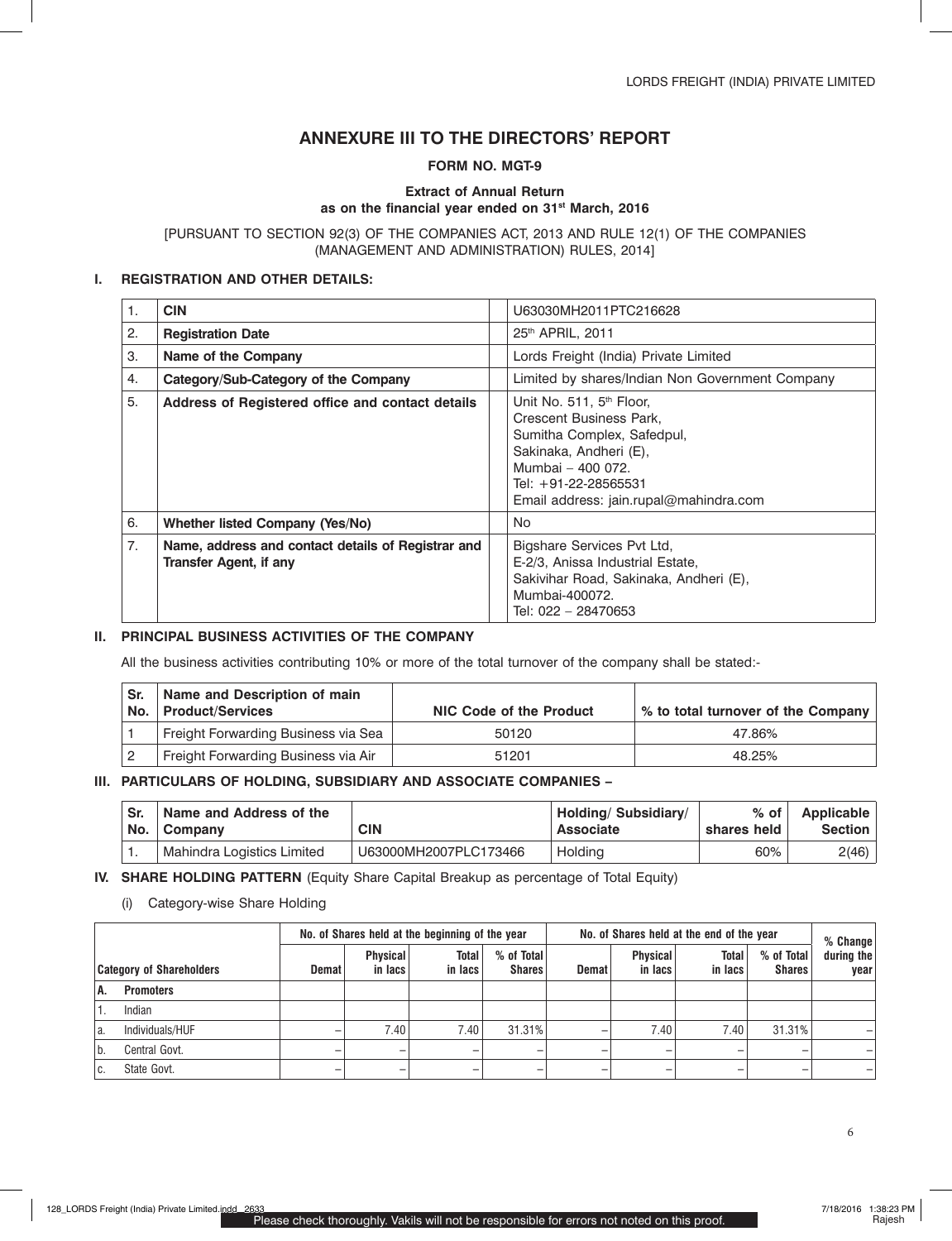|                   |                                                                                   |              |                 | No. of Shares held at the beginning of the year |               | No. of Shares held at the end of the year |          |              | % Change      |                          |
|-------------------|-----------------------------------------------------------------------------------|--------------|-----------------|-------------------------------------------------|---------------|-------------------------------------------|----------|--------------|---------------|--------------------------|
|                   |                                                                                   |              | <b>Physical</b> | <b>Total</b>                                    | % of Total    |                                           | Physical | <b>Total</b> | % of Total    | during the               |
|                   | <b>Category of Shareholders</b>                                                   | <b>Demat</b> | in lacs         | in lacs                                         | <b>Shares</b> | <b>Demat</b>                              | in lacs  | in lacs      | <b>Shares</b> | year                     |
| d.                | Bodies Corp.                                                                      |              | 14.18           | 14.18                                           | 60%           |                                           | 14.18    | 14.18        | 60%           |                          |
| е.                | Bank/FI                                                                           |              |                 |                                                 |               |                                           |          |              |               |                          |
| f.                | Any Other                                                                         |              |                 |                                                 |               |                                           |          |              |               |                          |
|                   | Sub-Total- A-(1)                                                                  |              | 21.58           | 21.58                                           | 91.31%        |                                           | 21.58    | 21.58        | 91.31%        |                          |
| 2.                | <b>Foreign</b>                                                                    |              |                 |                                                 |               |                                           |          |              |               |                          |
| a.                | NRI-Individuals                                                                   |              | L               | $\overline{\phantom{0}}$                        | ٠             |                                           |          |              |               |                          |
| b.                | Other Individuals                                                                 |              |                 |                                                 |               |                                           |          |              |               |                          |
| C.                | <b>Body Corporate</b>                                                             |              | -               | $\overline{\phantom{0}}$                        |               |                                           |          |              |               |                          |
| d.                | Bank/FI                                                                           |              |                 | $\overline{\phantom{0}}$                        |               |                                           |          |              |               |                          |
| е.                | Any Others                                                                        |              |                 |                                                 |               |                                           |          |              |               |                          |
|                   | Sub Total- A (2)                                                                  |              |                 |                                                 |               |                                           |          |              |               |                          |
|                   | <b>Total shareholding of</b><br>Promoters $(1+2)$                                 |              | 21.58           | 21.58                                           | 91.31%        |                                           | 21.58    | 21.58        | 91.31%        |                          |
| В.                | <b>Public Shareholding</b>                                                        |              |                 |                                                 |               |                                           |          |              |               |                          |
| 1.                | <b>Institutions</b>                                                               |              |                 | -                                               |               |                                           |          |              |               |                          |
| a.                | <b>Mutual Funds</b>                                                               |              |                 | ÷                                               |               |                                           |          |              |               |                          |
| b.                | Bank/FI                                                                           |              |                 | -                                               |               |                                           |          |              |               |                          |
| C.                | Cent. Govt.                                                                       |              | -               | -                                               | ۰             |                                           |          |              |               |                          |
| d.                | State Govt.                                                                       |              |                 | -                                               |               |                                           |          |              |               |                          |
| е.                | Venture Capital                                                                   |              |                 |                                                 |               |                                           |          |              |               |                          |
| f.                | Insurance Co.                                                                     |              |                 | ۳                                               |               |                                           |          |              |               |                          |
| g.                | Flls                                                                              |              | -               | ۳                                               | ٠             |                                           |          |              |               |                          |
| h.                | Foreign Portfolio Corporate                                                       |              |                 | -                                               |               |                                           |          |              |               |                          |
| i.                | Foreign Venture Capital Fund                                                      |              |                 | ÷                                               |               |                                           |          |              |               |                          |
| J.                | Others                                                                            |              | -               | $\overline{\phantom{0}}$                        |               |                                           |          |              |               |                          |
|                   | Sub-total $(B)(1)$ :                                                              |              |                 | ÷                                               |               |                                           |          |              |               |                          |
| 2.                | <b>Non-Institution</b>                                                            |              |                 | -                                               |               |                                           |          |              |               |                          |
| a.                | Body Corp.                                                                        |              |                 |                                                 |               |                                           |          |              |               |                          |
| b.                | Individual                                                                        | 0.26         | 1.79            | 2.05                                            | 8.69%         | 0.26                                      | 1.79     | 2.05         | 8.69%         |                          |
| $\vert i \rangle$ | Individual shareholders holding<br>nominal share capital upto<br>₹ 1 lakh         |              |                 |                                                 |               |                                           |          |              |               |                          |
| $\overline{ii}$   | Individual shareholders holding<br>nominal share capital in excess<br>of ₹ 1 lakh |              |                 |                                                 |               |                                           |          |              |               |                          |
| C.                | Others                                                                            |              |                 |                                                 |               |                                           |          |              |               |                          |
| (i)               | NRI (Rep)                                                                         |              |                 | $\overline{\phantom{0}}$                        | -             |                                           |          |              |               |                          |
| (ii)              | NRI (Non-Rep)                                                                     |              |                 | -                                               |               |                                           |          |              |               |                          |
| (iii)             | Foreign National                                                                  |              |                 | $\overline{\phantom{0}}$                        | -             |                                           |          |              |               |                          |
| (iv)              | OCB                                                                               |              |                 | -                                               |               |                                           |          |              |               |                          |
| (v)               | Trust                                                                             |              |                 | $\overline{\phantom{0}}$                        | -             |                                           |          |              |               |                          |
| (vi)              | In Transit                                                                        |              |                 | $\overline{\phantom{0}}$                        |               |                                           |          |              |               | $\overline{\phantom{0}}$ |
|                   | Sub-Total-B (2)                                                                   | 0.26         | 1.79            | 2.05                                            | 8.69%         | 0.26                                      | 1.79     | 2.05         | 8.69%         | <b>-</b>                 |
|                   | Net Total $(1+2)$                                                                 | 0.26         | 1.79            | 2.05                                            | 8.69%         | 0.26                                      | 1.79     | 2.05         | 8.69%         | $\overline{\phantom{m}}$ |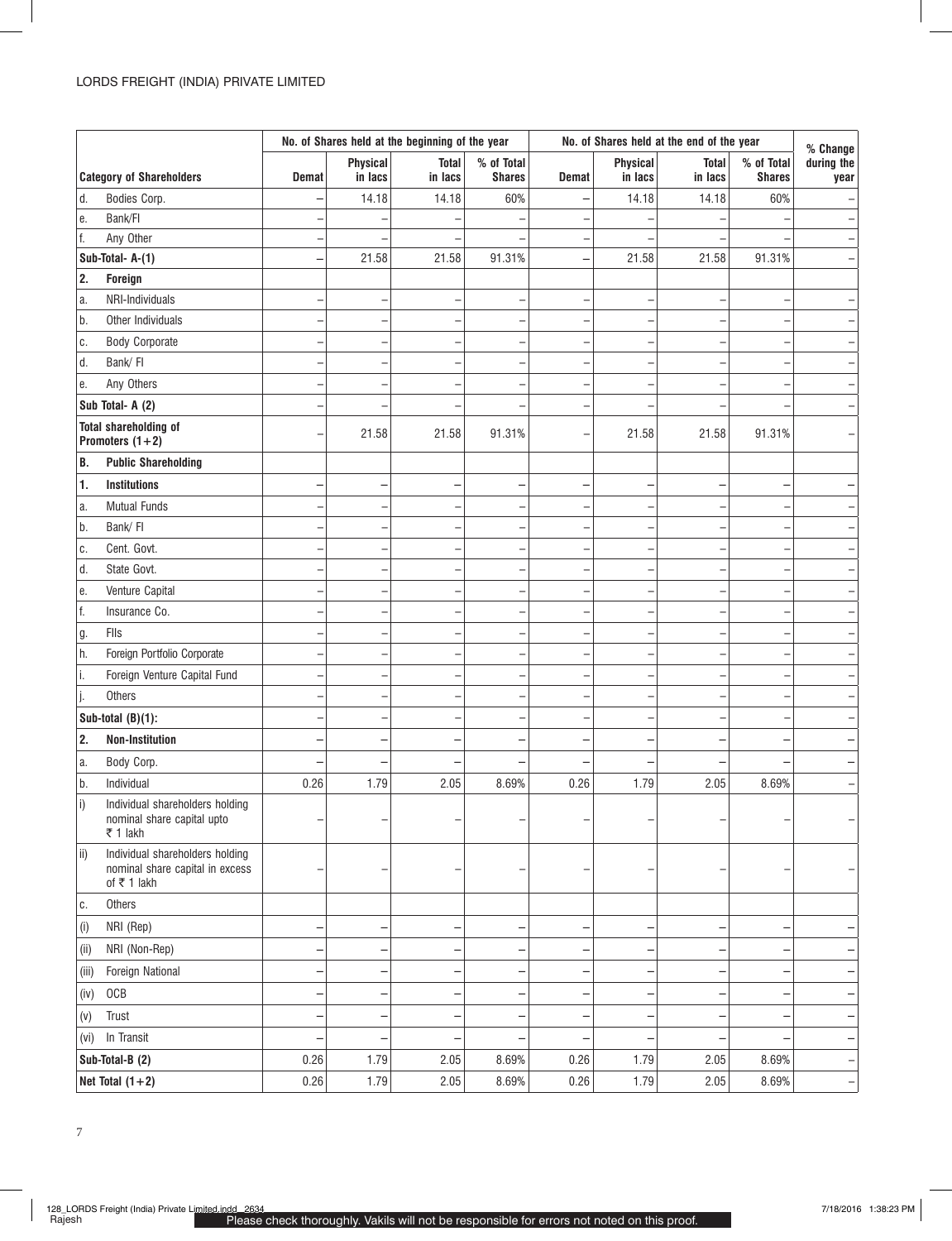|                                                                     | No. of Shares held at the beginning of the year |                            |                  | No. of Shares held at the end of the year |       |                            |                  | % Change                    |                    |
|---------------------------------------------------------------------|-------------------------------------------------|----------------------------|------------------|-------------------------------------------|-------|----------------------------|------------------|-----------------------------|--------------------|
| <b>Category of Shareholders</b>                                     | Demat                                           | <b>Physical</b><br>in lacs | Total<br>in lacs | % of Total<br><b>Shares</b>               | Demat | <b>Physical</b><br>in lacs | Total<br>in lacs | % of Total<br><b>Shares</b> | during the<br>vear |
| <b>Shares held by Custodian for</b><br>C.<br><b>GDRs &amp; ADRs</b> |                                                 |                            |                  |                                           |       |                            |                  |                             |                    |
| Promoter and Promoter Group                                         |                                                 |                            |                  |                                           |       |                            |                  |                             |                    |
| Public                                                              |                                                 |                            |                  |                                           |       |                            |                  |                             |                    |
| Grand Total $(A+B+C)$                                               | 0.26                                            | 23.37                      | 23.63            | 100%                                      | 0.26  | 23.37                      | 23.63            | 100%                        |                    |

(ii) Shareholding of Promoters:

|                 |                               |         | Shareholding at the beginning of the year          |                                                          | Shareholding at the end of the year |                |                                                                                        |                                                |
|-----------------|-------------------------------|---------|----------------------------------------------------|----------------------------------------------------------|-------------------------------------|----------------|----------------------------------------------------------------------------------------|------------------------------------------------|
| Sr.<br>No.      | <b>Shareholder's Name</b>     | in lacs | No. of Shares \% of total Shares<br>of the company | % of Shares<br>Pledged/<br>encumbered to<br>total shares | in lacs                             | of the company | % of Shares<br>No. of Shares % of total Shares   Pledged/encumbered<br>to total shares | % change in<br>shareholding<br>during the year |
|                 | Mr. Shamsudeen<br>Ahmed       | 2.61    | 11.06%                                             | Nil                                                      | 2.61                                | 11.06%         | Nil                                                                                    |                                                |
| $\overline{2}$  | Mr. Sumit S. Varma            | 1.20    | 5.06%                                              | Nil                                                      | 1.20                                | 5.06%          | Nil                                                                                    |                                                |
| $\overline{3}$  | Mr. S. Rajagopalan            | 1.20    | 5.06%                                              | Nil                                                      | 1.20                                | 5.06%          | Nil                                                                                    |                                                |
| $\overline{4}$  | Mr. V. Krishnan               | 1.20    | 5.06%                                              | Nil                                                      | 1.20                                | 5.06%          | Nil                                                                                    |                                                |
| 5               | Mr. Santhosh<br>Kannambra     | 1.20    | 5.06%                                              | Nil                                                      | 1.20                                | 5.06%          | Nil                                                                                    |                                                |
| $6\phantom{.}6$ | Mahindra Logistics<br>Limited | 14.18   | 60.00%                                             | Nil                                                      | 14.18                               | 60.00%         | Nil                                                                                    |                                                |

iii. Change in Promoters' Shareholding (please specify, if there is no change):-

|                                                                                                                                                                                  |         | Shareholding at the beginning<br>of the year       | <b>Cumulative Shareholding</b><br>during the year |                                     |  |
|----------------------------------------------------------------------------------------------------------------------------------------------------------------------------------|---------|----------------------------------------------------|---------------------------------------------------|-------------------------------------|--|
|                                                                                                                                                                                  | in lacs | No of shares   % of total shares of<br>the Company | No of shares<br>in lacs                           | % of total shares of<br>the Company |  |
| At the beginning of the year                                                                                                                                                     |         |                                                    |                                                   |                                     |  |
| Date wise Increase/Decrease in Promoters Share<br>holding during the year specifying the reasons for<br>increase/decrease (e.g. allotment/transfer/bonus/<br>sweat equity /etc.) |         |                                                    |                                                   |                                     |  |
| At the end of the year                                                                                                                                                           |         |                                                    |                                                   |                                     |  |

iv. Shareholding Pattern of top ten Shareholders (other than Directors, Promoters and Holders of GDRs and ADRs):

|            |                             | Shareholding at the beginning of the year |                                     | Shareholding at the end of the year |                                     |  |
|------------|-----------------------------|-------------------------------------------|-------------------------------------|-------------------------------------|-------------------------------------|--|
| Sr.<br>No. | <b>Top Ten Shareholders</b> | No. of shares<br>in lacs                  | % of total shares of<br>the company | No. of shares<br>in lacs            | % of total shares of<br>the company |  |
| 1.         | Mr. Noushad Parakott        | 0.630                                     | 2.67%                               | 0.630                               | 2.67%                               |  |
| 2.         | Mr. A. Mohan                | 0.630                                     | 2.67%                               | 0.630                               | 2.67%                               |  |
| 3.         | Mr. Rajan A.                | 0.135                                     | 0.57%                               | 0.135                               | 0.57%                               |  |
| 14.        | Mr. Vinod Kumar             | 0.135                                     | 0.57%                               | 0.135                               | 0.57%                               |  |
| 5.         | Mr. P. G. Jayankumar        | 0.135                                     | 0.57%                               | 0.135                               | 0.57%                               |  |
| 6.         | Mr. S. Murali               | 0.090                                     | 0.38%                               | 0.090                               | 0.38%                               |  |
| 7.         | Mr. Jaswant Karasi          | 0.090                                     | 0.38%                               | 0.090                               | 0.38%                               |  |
| 8.         | Mr. Gijo Mathew             | 0.090                                     | 0.38%                               | 0.090                               | 0.38%                               |  |
| l9.        | Mr. John Soloman            | 0.045                                     | 0.19%                               | 0.045                               | 0.19%                               |  |
| 10.        | Mr. Chintamani Dhuri        | 0.036                                     | 0.15%                               | 0.036                               | 0.15%                               |  |
| 11.        | Mr. Vinaya Kumar            | 0.036                                     | 0.15%                               | 0.036                               | 0.15%                               |  |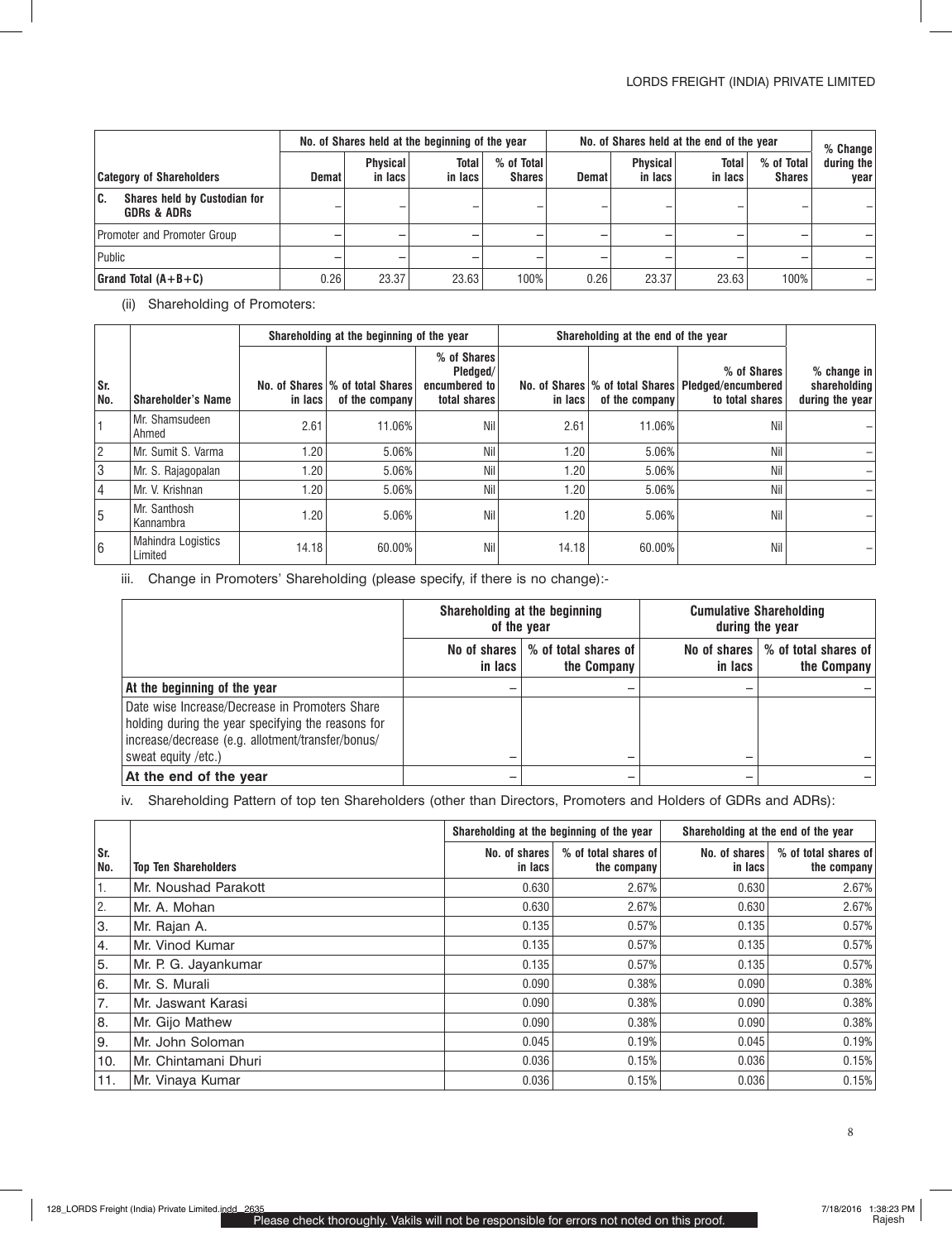# **v. Shareholding of Directors and Key Managerial Personnel:**

|            | <b>For Each of the Directors and KMP</b> | Shareholding at the beginning of the year |                                     | Shareholding at the end of the year |                                                     |
|------------|------------------------------------------|-------------------------------------------|-------------------------------------|-------------------------------------|-----------------------------------------------------|
| Sr.<br>No. | Name of the Director/KMP                 | No. of shares<br>in lacs                  | % of total shares of<br>the company | in lacs                             | No. of shares   % of total shares of<br>the company |
|            | Mr. Shamsudeen Ahmed                     | 2.61                                      | 11.06%                              | 2.61                                | 11.06%                                              |
| 2.         | Mr. Sumit S. Varma*                      | 1.20                                      | 5.06%                               | .20 <sub>1</sub>                    | 5.06%                                               |
|            | Mr. V Krishnan**                         |                                           |                                     | $\overline{\phantom{a}}$            |                                                     |

\* Mr. Sumit S. Varma, Whole Time Director resigned from the directorship of the Company from 26th April, 2016.

\*\* Mr. V Krishnan, is appointed as the Whole Time Director of the Company with effect from 26<sup>th</sup> April, 2016 subject to shareholders approval at the ensuing Annual General Meeting of the Company.

# **V. INDEBTEDNESS**

### **Indebtedness of the Company including interest outstanding/accrued but not due for payment:**

| $(5 \in \text{C} \text{ (C} \text{ (C} \text{ (C} \text{ (D) } \text{ (D} \text{ (D) } \text{ (E} \text{ (E} \text{ (D) } \text{ (E} \text{ (E} \text{ (E} \text{ (D) } \text{ (E} \text{ (E} \text{ (E} \text{ (E} \text{ (E} \text{ (E} \text{ (E} \text{ (E} \text{ (E} \text{ (E} \text{ (E} \text{ (E} \text{ (E} \text{ (E} \text{ (E} \text{ (E} \text{ (E} \text{ (E} \text{ (E} \text{ (E} \text{ (E} \text{$ |                                                             |                           |                 |                              |  |
|------------------------------------------------------------------------------------------------------------------------------------------------------------------------------------------------------------------------------------------------------------------------------------------------------------------------------------------------------------------------------------------------------------------------|-------------------------------------------------------------|---------------------------|-----------------|------------------------------|--|
| <b>Particulars</b>                                                                                                                                                                                                                                                                                                                                                                                                     | <b>Secured Loans</b><br><b>Excluding</b><br><b>Deposits</b> | <b>Unsecured</b><br>Loans | <b>Deposits</b> | Total<br><b>Indebtedness</b> |  |
| Indebtedness at the beginning of the financial year 01.04.2015                                                                                                                                                                                                                                                                                                                                                         |                                                             |                           |                 |                              |  |
| Principal Amount<br>i)                                                                                                                                                                                                                                                                                                                                                                                                 | 3.12                                                        | 0.77                      |                 | 3.89                         |  |
| ii)<br>Interest due but not paid                                                                                                                                                                                                                                                                                                                                                                                       |                                                             |                           |                 |                              |  |
| iii)<br>Interest accrued but not due                                                                                                                                                                                                                                                                                                                                                                                   | $\overline{\phantom{0}}$                                    |                           |                 |                              |  |
| Total of $(1+2+3)$                                                                                                                                                                                                                                                                                                                                                                                                     | 3.12                                                        | 0.77                      |                 | 3.89                         |  |
| Change in Indebtedness during the financial year                                                                                                                                                                                                                                                                                                                                                                       |                                                             |                           | -               |                              |  |
| Addition<br>$^{+}$                                                                                                                                                                                                                                                                                                                                                                                                     | $\overline{\phantom{0}}$                                    |                           |                 |                              |  |
| Reduction                                                                                                                                                                                                                                                                                                                                                                                                              | 0.41                                                        |                           | -               | 0.41                         |  |
| Net Change                                                                                                                                                                                                                                                                                                                                                                                                             | 0.41                                                        |                           |                 | 0.41                         |  |
| Indebtedness at the end of the financial year-31.03.2015                                                                                                                                                                                                                                                                                                                                                               |                                                             |                           |                 |                              |  |
| Principal Amount<br>i)                                                                                                                                                                                                                                                                                                                                                                                                 | 2.71                                                        | 0.77                      |                 | 3.48                         |  |
| ii)<br>Interest due but not paid                                                                                                                                                                                                                                                                                                                                                                                       | $\overline{\phantom{0}}$                                    |                           |                 |                              |  |
| iii)<br>Interest accrued but not due                                                                                                                                                                                                                                                                                                                                                                                   |                                                             |                           |                 |                              |  |
| Total of $(1+2+3)$                                                                                                                                                                                                                                                                                                                                                                                                     | 2.71                                                        | 0.77                      | -               | 3.48                         |  |

## **VI. REMUNERATION OF DIRECTORS AND KEY MANAGERIAL PERSONNEL**

A. Remuneration to Managing Director, Whole-Time Directors and/or Manager:

| Sr.<br>No. | <b>Particulars of Remuneration</b>                                                    | Name of the KMP              |                                           |
|------------|---------------------------------------------------------------------------------------|------------------------------|-------------------------------------------|
|            |                                                                                       | Mr. Sumit. S. Varma<br>(WTD) | <b>Total Amount</b><br>$($ ₹ In Lacs) $ $ |
|            | Gross Salary                                                                          |                              |                                           |
|            | Salary as per provisions contained in section 17(1) of the Income-tax Act, 1961<br>a) | 24.00                        | 24.00                                     |
|            | b)<br>Value of perquisites u/s 17(2) Income-tax Act, 1961                             |                              |                                           |
|            | Profits in lieu of salary under section 17(3) Income-tax Act, 1961<br>C)              |                              |                                           |
| 2.         | <b>Stock Option</b>                                                                   |                              |                                           |
| 3.         | <b>Sweat Equity</b>                                                                   |                              |                                           |
| 4.         | Commission                                                                            |                              |                                           |
|            | As % of Profit                                                                        |                              |                                           |
|            | Others, specify                                                                       |                              |                                           |
| 15.        | Others, please specify                                                                |                              |                                           |
|            | Contribution to Provident Fund                                                        |                              |                                           |
|            | Performance Bonus                                                                     | 4.80                         | 4.80                                      |
|            | Total (A)                                                                             | 28.80                        | 28.80                                     |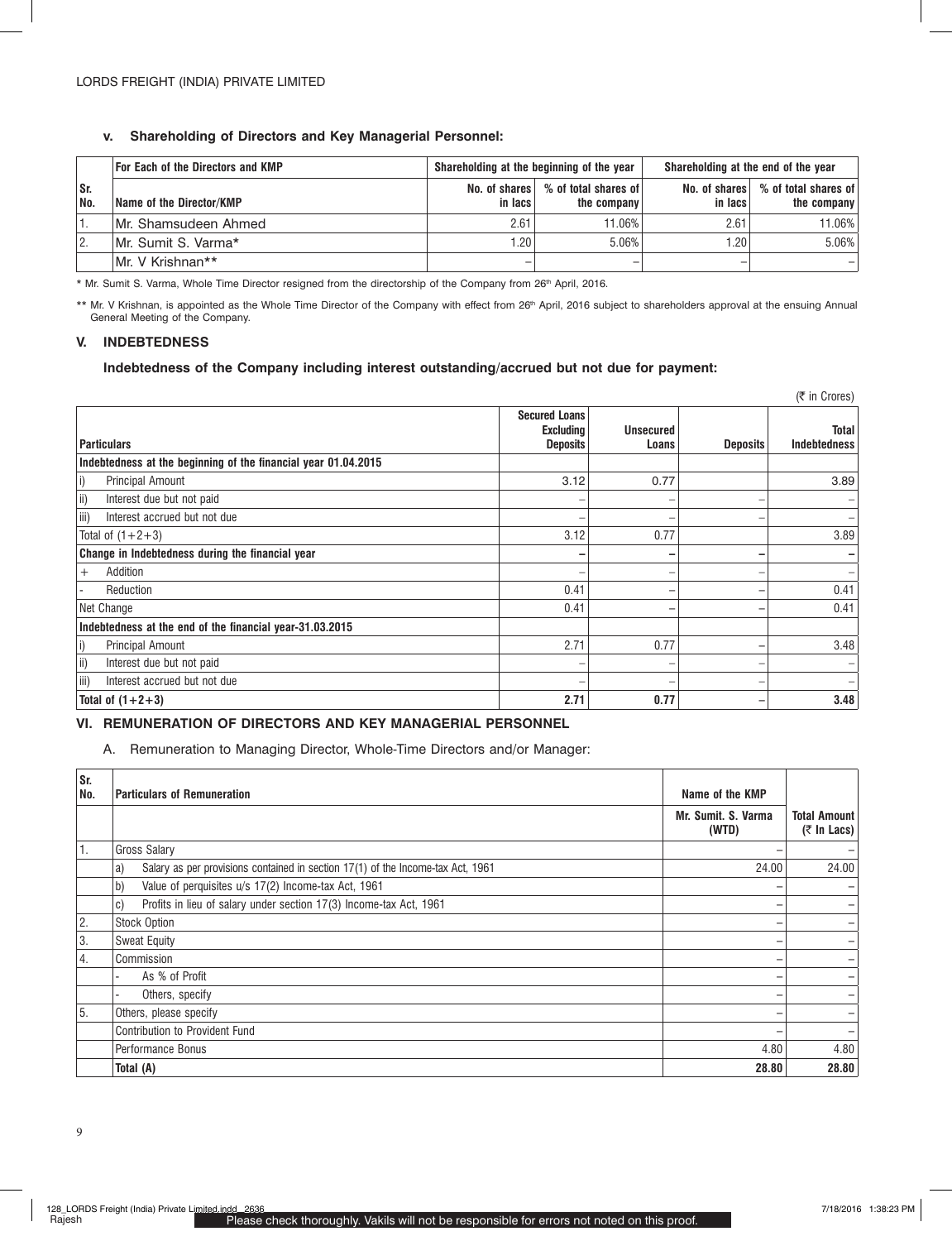### B. Remuneration of other directors:

### I. Independent Directors:- Not applicable

| <b>Particulars of Remuneration</b>         | <b>Name of Directors</b> |  |  |  | <b>Total Amount</b> |                |
|--------------------------------------------|--------------------------|--|--|--|---------------------|----------------|
|                                            |                          |  |  |  |                     | $($ ₹ In Lacs) |
| Fee for attending board committee meetings |                          |  |  |  |                     |                |
| Commission                                 |                          |  |  |  |                     |                |
| <b>Others</b>                              |                          |  |  |  |                     |                |
| Total (1)                                  |                          |  |  |  |                     |                |

# II. Other Non-Executive Directors:- Nil

| <b>Other Non-Executive Directors</b>       | <b>Name of Directors</b> |  |  |  |  | <b>Total Amount</b> |
|--------------------------------------------|--------------------------|--|--|--|--|---------------------|
|                                            |                          |  |  |  |  | $($ ₹ In Lacs)      |
| Fee for attending board committee meetings |                          |  |  |  |  |                     |
| Commission                                 |                          |  |  |  |  |                     |
| <b>Others</b>                              |                          |  |  |  |  |                     |
| Total (2)                                  |                          |  |  |  |  |                     |
| Total $B = (1 + 2)$                        |                          |  |  |  |  |                     |

### C. Remuneration to Key Managerial Personnel Other Than MD/Manager/WTD – Nil

| Sr.<br>No.       | <b>Particulars of Remuneration</b>                                                    | Name of the KMP |  |                          |  |                                           |
|------------------|---------------------------------------------------------------------------------------|-----------------|--|--------------------------|--|-------------------------------------------|
|                  |                                                                                       |                 |  |                          |  | <b>Total Amount</b><br>$($ ₹ In Lacs) $ $ |
|                  | <b>Gross Salary</b>                                                                   |                 |  | -                        |  |                                           |
|                  | Salary as per provisions contained in section 17(1) of the Income-tax Act, 1961<br>a) |                 |  |                          |  |                                           |
|                  | Value of perquisites u/s 17(2) Income-tax Act, 1961<br>b)                             |                 |  |                          |  |                                           |
|                  | Profits in lieu of salary under section 17(3) Income-tax Act, 1961<br>C)              |                 |  | -                        |  |                                           |
| 2.               | <b>Stock Option</b>                                                                   |                 |  | -                        |  |                                           |
| 3.               | <b>Sweat Equity</b>                                                                   |                 |  | $\overline{\phantom{a}}$ |  |                                           |
| $\overline{4}$ . | Commission                                                                            |                 |  | -                        |  |                                           |
|                  | As % of Profit                                                                        |                 |  | -                        |  |                                           |
|                  | Others, specify                                                                       |                 |  | -                        |  |                                           |
| 5.               | Others, please specify                                                                |                 |  |                          |  |                                           |
|                  | Contribution to Provident Fund                                                        |                 |  |                          |  |                                           |
|                  | Performance Bonus                                                                     |                 |  | -                        |  |                                           |
|                  | Total (C)                                                                             |                 |  |                          |  |                                           |

**VII. PENALTIES/PUNISHMENT/COMPOUNDING OF OFFENCES** (Under the Companies Act): Nil

| <b>Type</b>                      | Section of the<br>Companies Act | <b>Brief Description</b> | Details of<br>Penalty/<br>Punishment/<br><b>Compounding fees</b><br>imposed | Authority [RD/<br><b>NCLT/ COURT]</b> | Appeal made, if<br>any (give Details) |
|----------------------------------|---------------------------------|--------------------------|-----------------------------------------------------------------------------|---------------------------------------|---------------------------------------|
| Penalty                          |                                 |                          |                                                                             |                                       |                                       |
| Punishment                       |                                 |                          |                                                                             |                                       |                                       |
| Compounding                      | -                               |                          |                                                                             |                                       |                                       |
| <b>OTHER OFFICERS IN DEFAULT</b> |                                 |                          |                                                                             |                                       |                                       |
| Penalty                          |                                 |                          |                                                                             |                                       |                                       |
| Punishment                       |                                 |                          |                                                                             |                                       |                                       |
| Compounding                      | -                               |                          |                                                                             |                                       |                                       |

For and on behalf of the Board

Mumbai, 26<sup>th</sup> April, 2016 **Chairman - 00374944** Director - 00820860 Whole Time

Parag Shah Pirojshaw Sarkari V Krishnan

Director – 03408266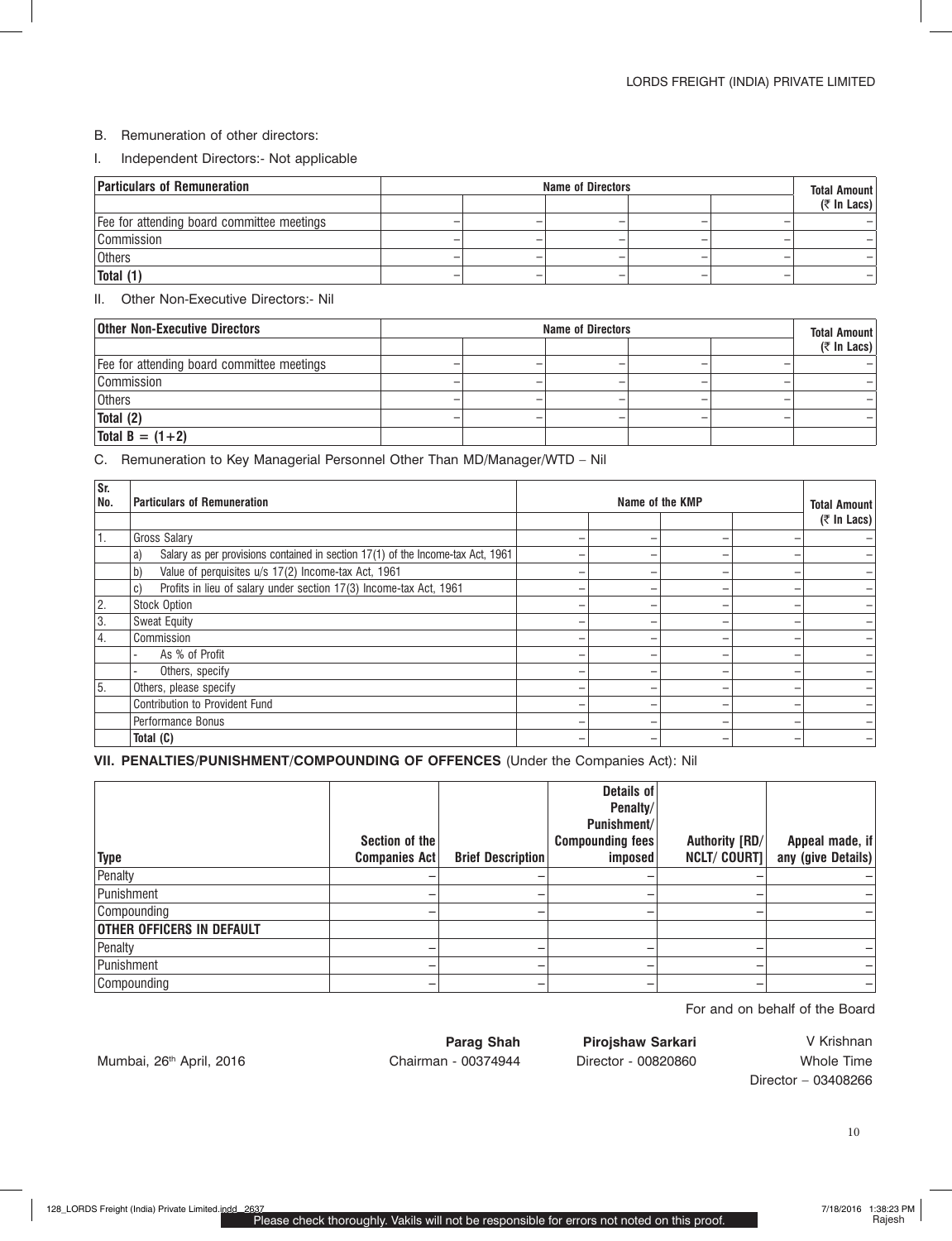# **INDEPENDENT AUDITOR'S REPORT**

# To the Members of **LORDS FREIGHT (INDIA) PRIVATE LIMITED**

### **Report on the Financial Statements**

1. We have audited the accompanying financial statements of **LORDS FREIGHT (INDIA) PRIVATE LIMITED** ("the Company"), which comprise the balance sheet as at March 31, 2016, and the statements of profit and loss and cash flow for the period from April 1, 2015 to March 31, 2016, and a summary of the significant accounting policies and other explanatory information.

### **Management's Responsibility for the Financial Statements**

2. The Company's Board of Directors is responsible for the matters stated in Section 134(5) of the Companies Act, 2013 ("the Act") with respect to the preparation of these financial statements that give a true and fair view of the financial position, financial performance and cash flows of the Company in accordance with the accounting principles generally accepted in India, including the Accounting Standards specified under Section 133 of the Act, read with Rule 7 of the Companies (Accounts) Rules, 2014 (as amended). This responsibility also includes maintenance of adequate accounting records in accordance with the provisions of the Act for safeguarding the assets of the Company and for preventing and detecting frauds and other irregularities; selection and application of appropriate accounting policies; making judgments and estimates that are reasonable and prudent; and design, implementation and maintenance of adequate internal financial controls, that were operating effectively for ensuring the accuracy and completeness of the accounting records, relevant to the preparation and presentation of the financial statements that give a true and fair view and are free from material misstatement, whether due to fraud or error.

# **Auditor's Responsibility**

- 3. Our responsibility is to express an opinion on these financial statements based on our audit.
- We have taken into account the provisions of the Act, the accounting and auditing standards and matters which are required to be included in the audit report under the provisions of the Act and the Rules made thereunder.
- 5. We conducted our audit in accordance with the Standards on Auditing specified under Section 143(10) of the Act. Those Standards require that we comply with ethical requirements and plan and perform the audit to obtain reasonable assurance about whether the financial statements are free from material misstatement.
- 6. An audit involves performing procedures to obtain audit evidence about the amounts and the disclosures in the financial statements. The procedures selected depend on the auditor's judgment, including the assessment of the risks of material misstatement of the financial statements, whether due to fraud or error. In making those risk assessments, the auditor considers internal financial control relevant to the Company's preparation of the financial statements that give a true and fair view in order to design audit procedures that are appropriate in the circumstances. An audit also includes evaluating the appropriateness of the accounting policies used and the reasonableness of the accounting estimates made by the Company's Directors, as well as evaluating the overall presentation of the financial statements.
- 7. We believe that the audit evidence we have obtained is sufficient and appropriate to provide a basis for our audit opinion on the financial statements.

### **Opinion**

8. In our opinion and to the best of our information and according to the explanations given to us, the aforesaid financial statements give the information required by the Act in the manner so required and give a true and fair view in conformity with the accounting principles generally accepted in India of the state of affairs of the Company as at March 31, 2016, and its profit and its cash flows for the period from April 1, 2015 to March 31, 2016.

# **Report on Other Legal and Regulatory Requirements**

- As required by the Companies (Auditor's Report) Order, 2016, issued by the Central Government of India in terms of sub-section (11) of section 143 of the Act (the "Order"), and on the basis of such checks of the books and records of the Company as we considered appropriate and according to the information and explanations given to us, we give in the Annexure I a statement on the matters specified in paragraphs 3 and 4 of the Order.
- 10. As required by Section 143(3) of the Act, we report that:
	- we have sought and obtained all the information and explanations which to the best of our knowledge and belief were necessary for the purpose of our audit;
	- b. in our opinion proper books of account as required by law have been kept by the Company so far as it appears from our examination of those books;
	- c. the Balance Sheet, the Statement of Profit and Loss and Cash Flow dealt with by this Report are in agreement with the books of account;
	- d. in our opinion, the aforesaid financial statements comply with the Accounting standards specified under Section 133 of the Act, read with Rule 7 of the Companies (Accounts) Rules, 2014 (as amended);
	- e. on the basis of written representations received from the directors as on March 31, 2016 taken on record by the Board of Directors, none of the directors is disqualified as on March 31, 2016, from being appointed as a director in terms of Section 164(2) of the Act.
	- f. with respect to the adequacy of internal financial controls over financial reporting of the Company and the operating effectiveness of such controls, refer to our separate report in Annexure II.
	- g. With respect to the other matters to be included in the Auditor's Report in accordance with Rule 11 of the Companies (Audit and Auditors) Rules, 2014(as amended), in our opinion and to the best of our information and according to the explanations given to us:
		- i. The Company does not have any pending litigations which would impact its financial position.
		- ii. The Company did not have any long-term contracts including derivate contracts for which there were any material foreseeable losses.
		- iii. There were no amounts which were required to be transferred to the Investor Education and Protection Fund by the Company.

For **B. K. Khare & Co. Chartered Accountants** Firm's Registration No.: 105102W

> **H. P. Mahajani Partner**  Membership No.: 030168 Mumbai, 26<sup>th</sup> April, 2016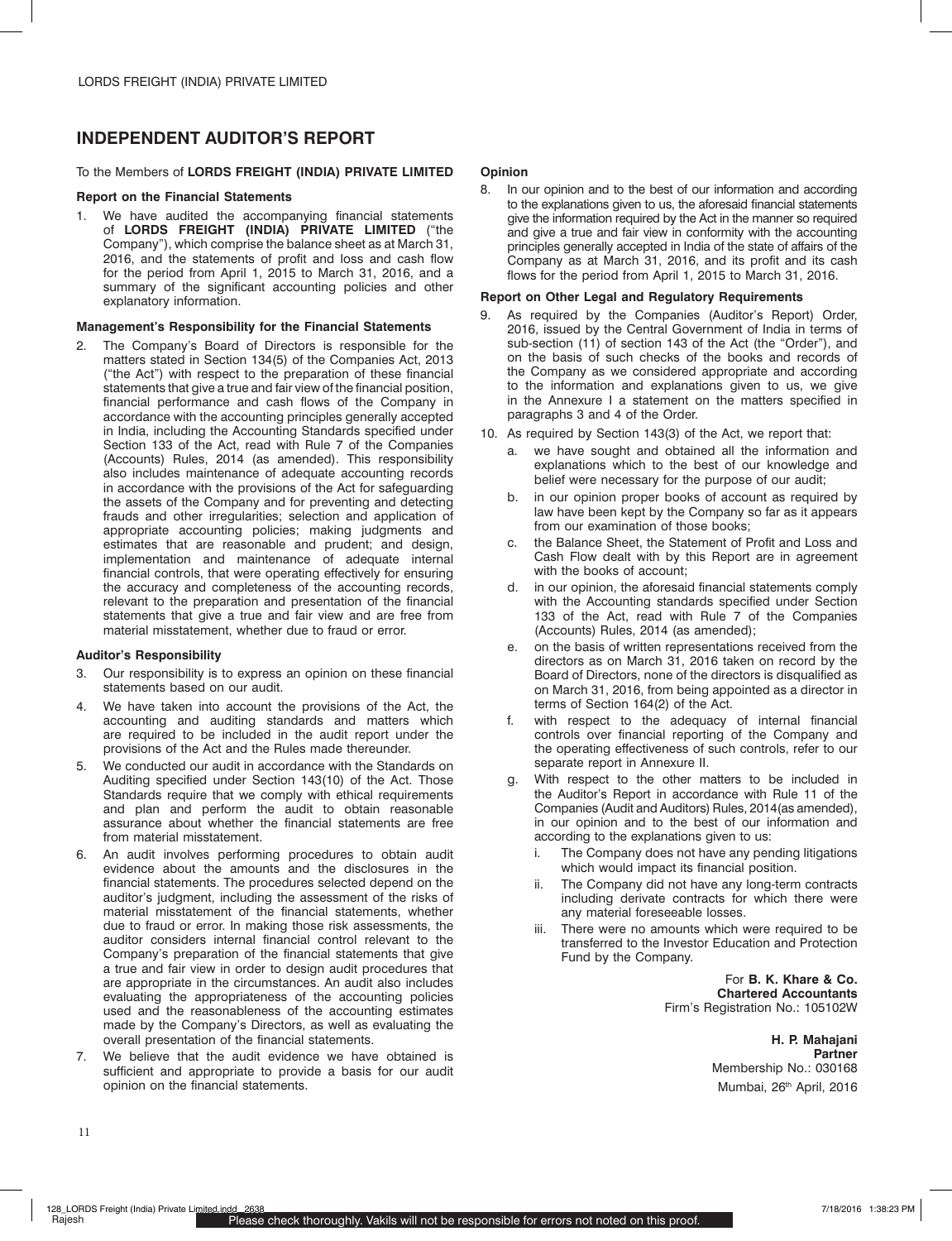# **ANNEXURE I TO THE AUDITOR'S REPORT**

Referred to in paragraph 9 of our report of even date on the financial statements of **LORDS FREIGHT (INDIA) PRIVATE LIMITED** for the year ended March 31, 2016.

# **Annexure to the Auditor's Report referred to in our report of even date:**

- I. (a) The Company has maintained proper records showing full particulars, including quantitative details and situation of the fixed assets.
	- (b) These fixed assets were physically verified by the Management during the year at reasonable intervals and discrepancies noticed during the verification were not material and have been properly dealt with in the books of accounts.
	- (c) The Company does not own any immovable properties. Therefore, the provisions of Clause 3(i)(c) of the said Order are not applicable to the Company.
- II. The Company is in the business of freight forwarding & transportation services and consequently, does not hold any inventory. Therefore, the provisions of Clause 3(ii) of the said order are not applicable to the Company.
- III. The Company has not granted any loans to parties covered in the register maintained under section 189 of Companies Act, 2013. Therefore, clause 3(iii) (a), (b) & (c) of the Companies (Auditor's Report) Order, 2016 is not applicable to the company.
- IV. The Company has not granted any loans or made any investments, or provided any guarantees or security to the parties covered under Section 185 and 186. Therefore, the provisions of Clause 3(iv) of the said Order are not applicable to the Company.
- V. In our opinion and according to the information and explanations given to us, the Company has not accepted any deposits from the public. Consequently, no order has been passed by the Company Law Board or National Company Law Commission or Reserve Bank of India or any court or any other tribunal on the Company. The clause 3(v), therefore is not applicable to the company.
- VI. The Central Government has not prescribed the maintenance of cost records under section 148(1) of the Act, for any of the services rendered by the Company.
- VII. (a) According to the records of the Company and information and explanations given to us, the Company is generally regular in depositing undisputed statutory dues including provident fund, employees' state insurance, income tax, sales tax, service tax, duty of customs, duty of excise, value added tax, cess and other applicable statutory dues with the appropriate authorities.
	- (b) According to the information and explanations given to us and records of the Company examined by us, there are no dues of income tax, sales tax, wealth tax, service –tax, duty of excise, duty of customs, value added tax, and cess which have not been deposited on account of any dispute.
- VIII. On the basis of examination of relevant records and according to the information and explanations given to us, the Company has not borrowed any money from financial institution or bank or debenture holders as at the Balance Sheet date.
- IX. On the basis of examination of relevant records and according to the information and explanations given to us, the Company has not raised moneys by way of initial public offer or further public offer (including debt instruments) and term loans during the year, and accordingly, Para 3(ix) of the Order is not applicable to the Company.
- X. During the course of our examination of the books and records of the Company, carried out in accordance with the generally accepted auditing practices in India, and according to the information and explanations given to us, we have neither come across any1 instance of material fraud by the Company or on the Company by its officers or employees, noticed or reported during the year, nor have we been informed of any such case by the Management.
- XI. On the basis of examination of relevant records and according to the information and explanations given to us, the Company has paid or provided managerial remuneration in accordance with the requisite approvals mandated by the provisions of Section 197 read with Schedule V to the Companies Act, 2013.
- XII. The Company is not a 'Nidhi Company'. Therefore, clause 3(xii) of the Companies (Auditor's Report) Order, 2016 is not applicable to the Company.
- XIII. On the basis of examination of relevant records and according to the information and explanations given to us, all transactions with the related parties are in compliance with sections 177 and 188 of Companies Act, 2013 where applicable. The Company has disclosed the details of transactions with related parties in the Financial Statements as required by the applicable accounting standards.
- XIV. The Company has not made any preferential allotment or private placement of shares or fully or partly convertible debentures during the year under audit; therefore, clause 3(xiv) of the Companies (Auditor's Report) Order, 2016 is not applicable to the company.
- XV. On the basis of examination of relevant records and according to the information and explanations given to us, in our opinion, the Company has not entered into any non-cash transactions with directors or persons connected with them.
- XVI. The Company is not required to be registered under Section 45-IA of the Reserve Bank of India Act, 1934. Accordingly, the provisions of Clause 3(xvi) of the Order are not applicable to the Company.

For **B. K. Khare & Co. Chartered Accountants** Firm's Registration No.: 105102W

> **H. P. Mahajani Partner**  Membership No.: 030168 Mumbai, 26<sup>th</sup> April, 2016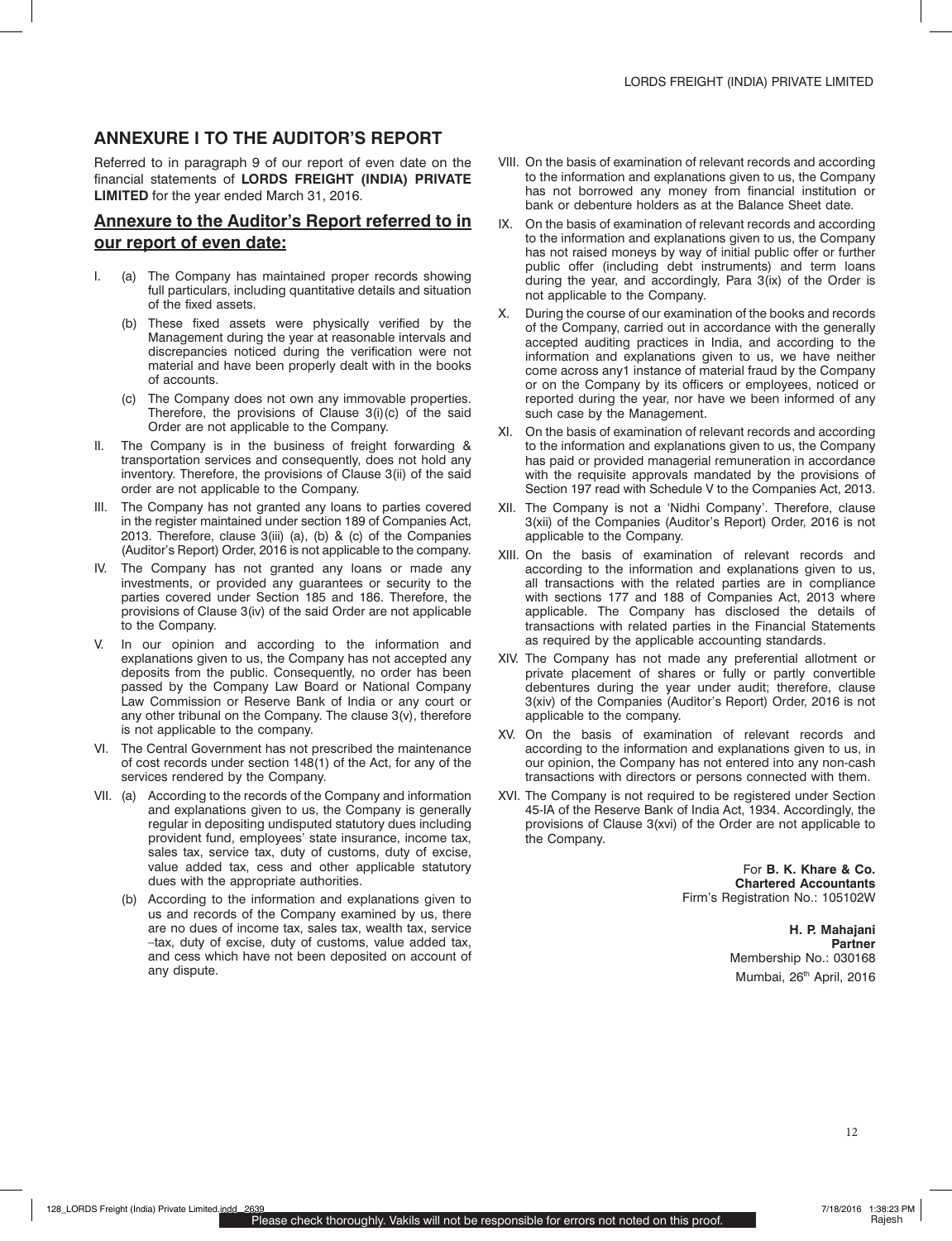# **ANNEXURE II TO THE INDEPENDENT AUDITOR'S REPORT OF EVEN DATE ON THE FINANCIAL STATEMENTS OF LORDS FREIGHT (INDIA) PRIVATE LIMITED**

### **Report on the Internal Financial Controls under Clause (i) of Sub-section 3 of Section 143 of the Companies Act, 2013 ("the Act")**

We have audited the internal financial controls over financial reporting of **LORDS FREIGHT (INDIA) PRIVATE LIMITED** ("the Company") as of March 31, 2016 in conjunction with our audit of the standalone financial statements of the Company for the period from April 1, 2015 to March 31, 2016.

#### **Management's Responsibility for Internal Financial Controls**

The Company's management is responsible for establishing and maintaining internal financial controls based on the internal control over financial reporting criteria established by the Company considering the essential components of internal control stated in the Guidance Note on Audit of Internal Financial Controls over Financial Reporting issued by the Institute of Chartered Accountants of India. These responsibilities include the design, implementation and maintenance of adequate internal financial controls that operate effectively for ensuring the orderly and efficient conduct of its business, including adherence to the Company's policies, the safeguarding of its assets, the prevention and detection of frauds and errors, the accuracy and completeness of the accounting records, and the timely preparation of reliable financial information, as required under the Companies Act, 2013.

#### **Auditor's Responsibility**

Our responsibility is to express an opinion on the Company's internal financial controls over financial reporting based on our audit. We conducted our audit in accordance with the Guidance Note on Audit of Internal Financial Controls Over Financial Reporting (the "Guidance Note") and the Standards on Auditing, issued by the Institute of Chartered Accountants of India ("ICAI") and deemed to be prescribed under section 143(10) of the Companies Act, 2013, to the extent applicable to an audit of internal financial controls, both applicable to an audit of internal financial controls and, both issued by ICAI. Those Standards and the Guidance Note require that we comply with ethical requirements and plan and perform the audit to obtain reasonable assurance about whether adequate internal financial controls over financial reporting was established and maintained and if such controls operated effectively in all material respects.

Our audit involves performing procedures to obtain audit evidence about the adequacy of the internal financial controls system over financial reporting and their operating effectiveness. Our audit of internal financial controls over financial reporting included obtaining an understanding of internal financial controls over financial reporting, assessing the risk that a material weakness exists, and testing and evaluating the design and operating effectiveness of internal control based on the assessed risk. The procedures selected depend on the auditor's judgement, including the assessment of the risks of material misstatement of the financial statements, whether due to fraud or error.

We believe that the audit evidence we have obtained is sufficient and appropriate to provide a basis for our audit opinion on the Company's internal financial controls system over financial reporting.

### **Meaning of Internal Financial Controls over Financial Reporting**

A company's internal financial control over financial reporting is a process designed to provide reasonable assurance regarding the reliability of financial reporting and the preparation of financial statements for external purposes in accordance with generally accepted accounting principles. A company's internal financial control over financial reporting includes those policies and procedures that

- (1) pertain to the maintenance of records that, in reasonable detail, accurately and fairly reflect the transactions and dispositions of the assets of the Company;
- (2) provide reasonable assurance that transactions are recorded as necessary to permit preparation of financial statements in accordance with generally accepted accounting principles, and that receipts and expenditures of the company are being made only in accordance with authorisations of management and directors of the company; and
- (3) provide reasonable assurance regarding prevention or timely detection of unauthorised acquisition, use, or disposition of the company's assets that could have a material effect on the financial statements.

#### **Inherent Limitations of Internal Financial Controls over Financial Reporting**

Because of the inherent limitations of internal financial controls over financial reporting, including the possibility of collusion or improper management override of controls, material misstatements due to error or fraud may occur and not be detected. Also, projections of any evaluation of the internal financial controls over financial reporting to future periods are subject to the risk that the internal financial control over financial reporting may become inadequate because of changes in conditions, or that the degree of compliance with the policies or procedures may deteriorate.

### **Opinion**

In our opinion, the Company has, in all material respects, an adequate internal financial controls system over financial reporting and such internal financial controls over financial reporting were operating effectively as at March 31, 2016, based on the internal control over financial reporting criteria established by the Company considering the essential components of internal control stated in the Guidance Note on Audit of Internal Financial Controls Over Financial Reporting issued by ICAI.

> For **B. K. Khare & Co. Chartered Accountants** Firm's Registration No.: 105102W

> > **H. P. Mahajani Partner**  Membership No.: 030168 Mumbai 26<sup>th</sup> April, 2016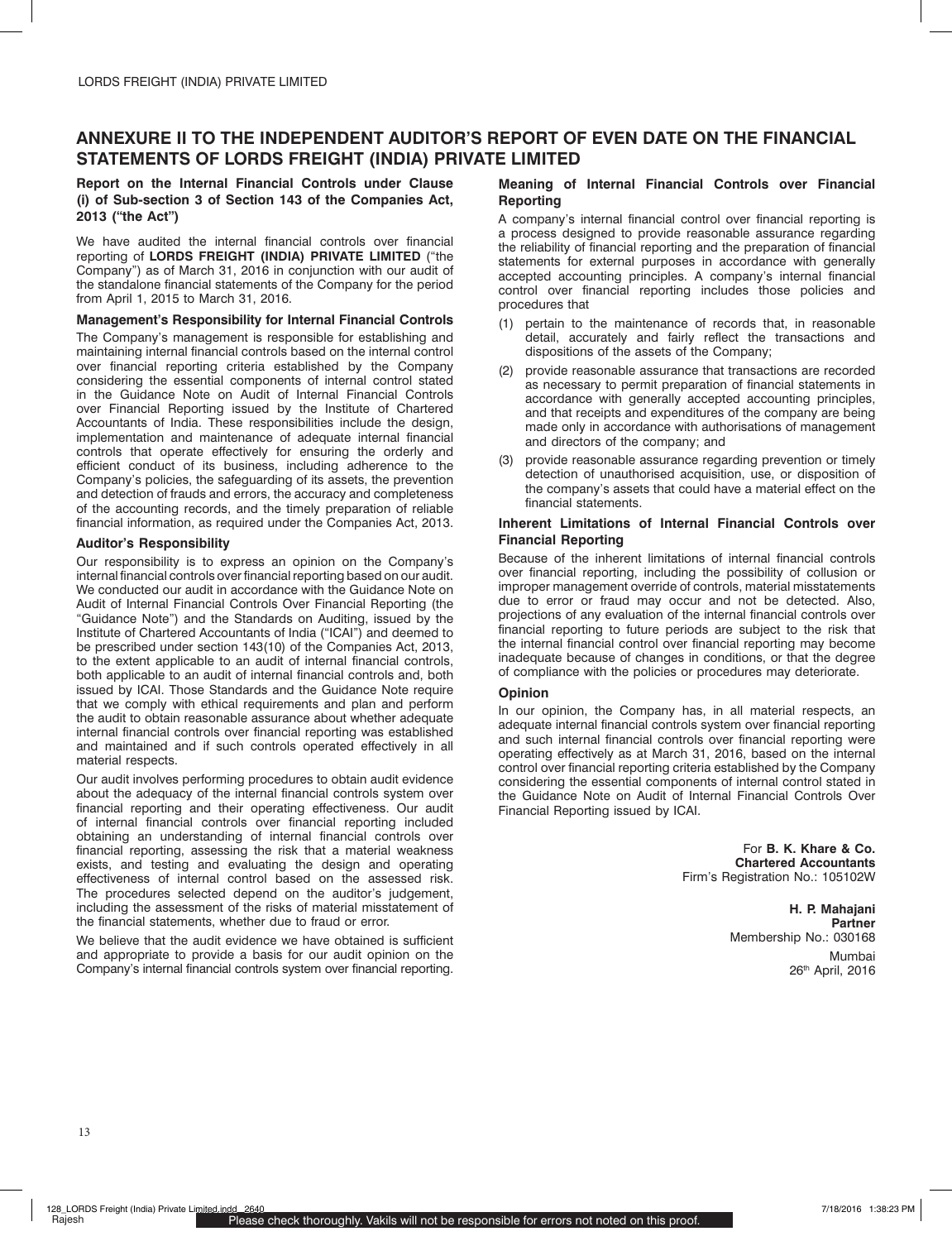# **Balance Sheet as at 31st March, 2016**

|   |                                                             | Note  | As at                             | As at          |
|---|-------------------------------------------------------------|-------|-----------------------------------|----------------|
|   |                                                             | No.   | 31st March, 2016 31st March, 2015 |                |
|   |                                                             |       | (Rs. in Lakhs)                    | (Rs. in Lakhs) |
| ı | <b>EQUITY AND LIABILITIES:</b>                              |       |                                   |                |
|   | (1) Shareholder's Fund                                      |       |                                   |                |
|   |                                                             | H     | 236.26                            | 236.26         |
|   |                                                             | Ш     | 42.82                             | 179.48         |
|   | (2) Non-Current Liabilities                                 |       |                                   |                |
|   |                                                             | Ш     | 33.83                             | 25.40          |
|   | (3) Current Liabilities                                     |       |                                   |                |
|   |                                                             | IV    | 347.82                            | 388.58         |
|   |                                                             | V     | 818.37                            | 955.43         |
|   |                                                             | VI    | 76.92                             | 85.44          |
|   |                                                             | VII   | 3.58                              | 2.91           |
|   |                                                             |       | 1,559.60                          | 1,873.50       |
| Ш | <b>ASSETS:</b>                                              |       |                                   |                |
|   | (1) Non-Current Assets                                      |       |                                   |                |
|   | <b>Fixed Assets</b><br>(a)                                  | VIII  |                                   |                |
|   | (1)                                                         |       | 62.21                             | 87.03          |
|   | (II)                                                        |       | 7.84                              | 8.60           |
|   |                                                             |       |                                   |                |
|   |                                                             | IX    | 0.63                              | 0.63           |
|   |                                                             |       | 16.84                             | 8.56           |
|   |                                                             | X     | 13.35                             | 13.98          |
|   | (2) Current Assets                                          |       |                                   |                |
|   |                                                             | XI    | 1,077.59                          | 1,305.77       |
|   |                                                             | XII   | 43.76                             | 104.17         |
|   |                                                             | XIII  | 337.38                            | 344.76         |
|   |                                                             |       | 1,559.60                          | 1,873.50       |
|   | <b>Summary of Significant Accounting Policy &amp; Notes</b> | A & B |                                   |                |

"As per our Report of Even Date"

**For B.K. Khare & Co.** Chartered Accountants FRN: 105102W

**H. P. Mahajani** Partner M.No. 030168

Place : Mumbai Date: 26th April 2016 For and on behalf of Board of Directors **LORDS Freight (India) Private Limited**

**Parag Shah** Chairman

**Pirojshaw Sarkari Director** 

**Shamsudheen Ahmed** Director

Place : Mumbai Date: 26th April 2016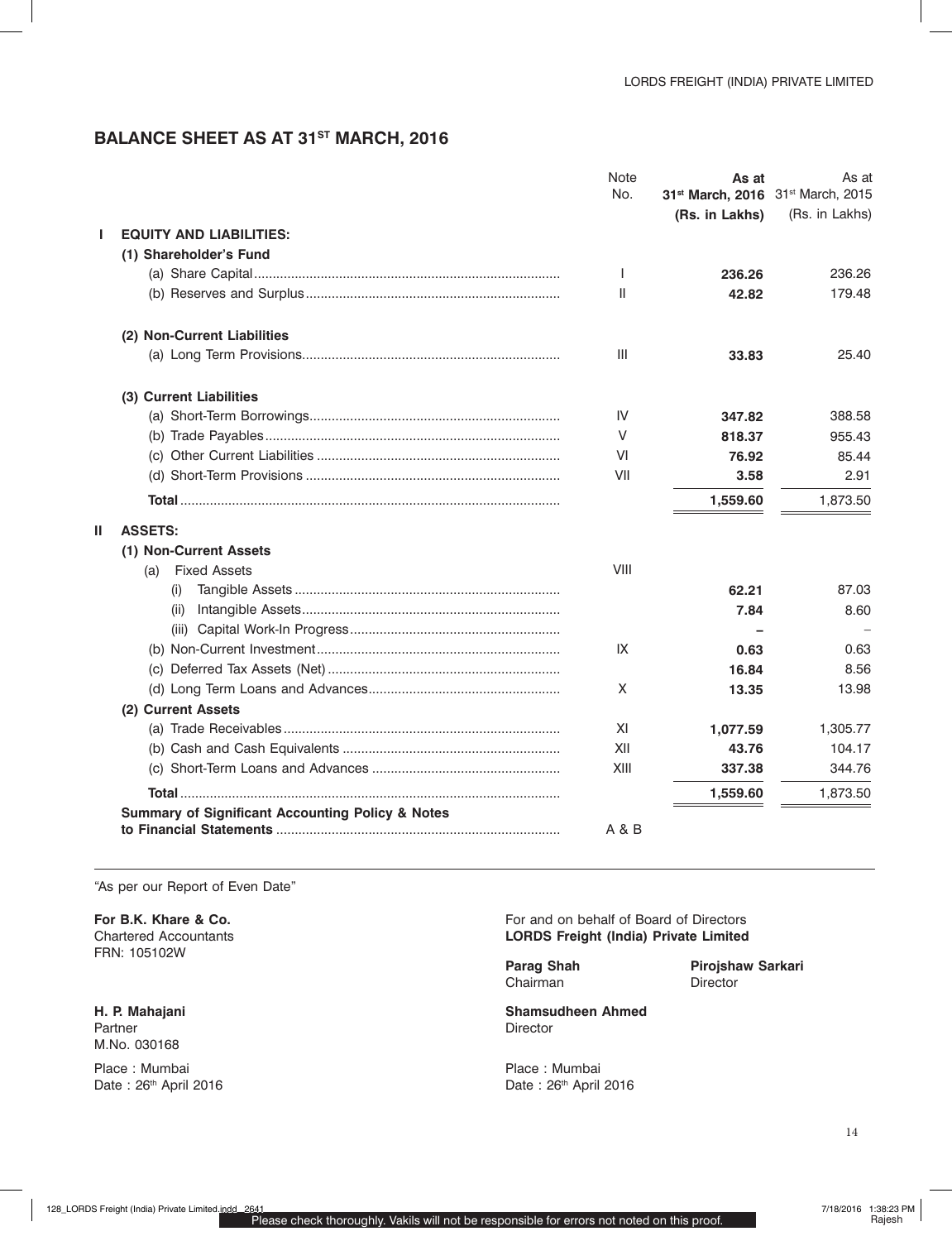# **Statement of Profit and Loss for the Year ended 31st March, 2016**

|              |                                                                          | <b>Note</b><br>No. | 2016<br>(Rs. in Lakhs) | 2015<br>(Rs. in Lakhs) |
|--------------|--------------------------------------------------------------------------|--------------------|------------------------|------------------------|
| $\mathbf{I}$ |                                                                          | XIV                | 7,474.21               | 6,896.50               |
| Ш            |                                                                          | XV                 | 27.43                  | 49.23                  |
| Ш            |                                                                          |                    | 7,501.64               | 6,945.73               |
| IV           | Expenses:                                                                |                    |                        |                        |
|              |                                                                          | XVI                | 7,002.85               | 6,530.58               |
|              |                                                                          | XVII               | 574.72                 | 637.92                 |
|              |                                                                          | <b>XVIII</b>       | 46.12                  | 21.71                  |
|              |                                                                          | XIX                | 22.89                  | 8.57                   |
|              |                                                                          |                    | 7,646.58               | 7,198.78               |
| V            |                                                                          |                    | (144.94)               | (253.05)               |
| VI           | <b>Tax Expenses</b>                                                      |                    |                        |                        |
|              | Current Tax (Including earlier year's provision of Rs. 0.13 lacs)<br>(i) |                    |                        | 0.13                   |
|              | (ii)                                                                     |                    | (8.29)                 | 17.74                  |
| VII          |                                                                          |                    | (136.65)               | (270.92)               |
| VIII         | Earning Per Equity Share:                                                |                    |                        |                        |
|              | (i)                                                                      |                    | (5.78)                 | (13.71)                |
|              | (ii)                                                                     |                    | (5.78)                 | (13.71)                |
|              | <b>Summary of Significant Accounting Policy &amp; Notes</b>              | A & B              |                        |                        |

"As per our Report of Even Date"

**For B.K. Khare & Co.** Chartered Accountants FRN: 105102W

**H. P. Mahajani** Partner M.No. 030168 Place : Mumbai Date: 26th April 2016 For and on behalf of Board of Directors **LORDS Freight (India) Private Limited**

**Parag Shah** Chairman

**Pirojshaw Sarkari**  Director

**Shamsudheen Ahmed** Director

Place : Mumbai Date: 26<sup>th</sup> April 2016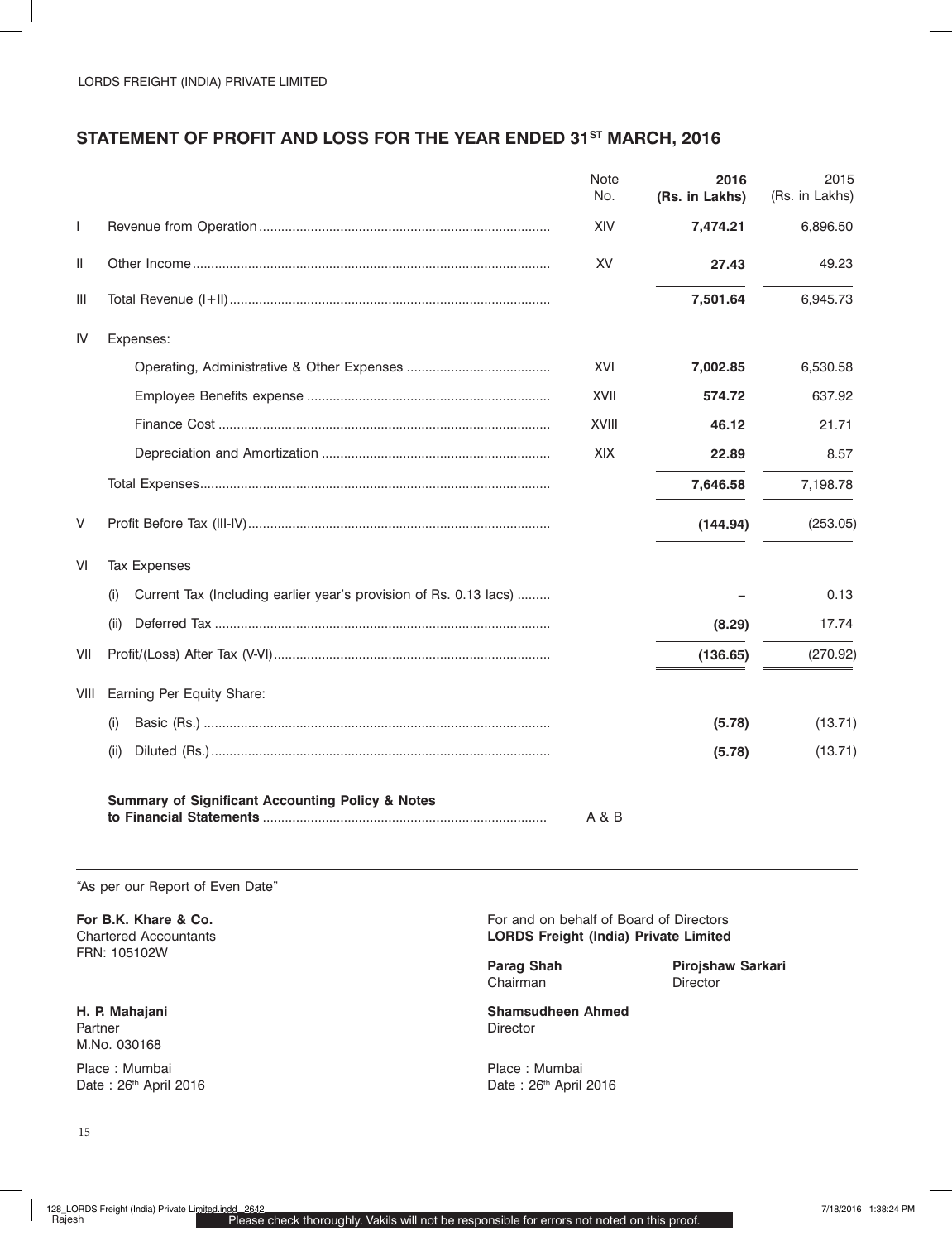# **Cash flow Statement for the year ended 31st March, 2016**

|                |                                                                                                |                    | 31st March, 2016 |               | 31 <sup>st</sup> March, 2015 |
|----------------|------------------------------------------------------------------------------------------------|--------------------|------------------|---------------|------------------------------|
|                |                                                                                                | Rs.                | Rs.              | Rs.           | Rs.                          |
| А.             | <b>CASH FLOW FROM OPERATING ACTIVITIES</b>                                                     |                    |                  |               |                              |
|                |                                                                                                |                    | (144.94)         |               | (253.05)                     |
|                | <b>ADJUSTMENTS FOR:</b>                                                                        |                    |                  |               |                              |
|                |                                                                                                | 21.57              |                  | 7.30          |                              |
|                |                                                                                                | 1.32               |                  | 1.27          |                              |
|                | Loss on sale of Fixed Assets/disposal (Net)                                                    | 15.70<br>4.75      |                  | 9.88<br>10.45 |                              |
|                |                                                                                                | 46.12              |                  | 21.71         |                              |
|                |                                                                                                |                    | 89.46            |               | 50.62                        |
|                |                                                                                                |                    |                  |               |                              |
|                | Operating Profit/(Loss) before working capital changes                                         |                    | (55.48)          |               | (202.43)                     |
|                | ADJUSTMENTS FOR WORKING CAPITAL CHANGES:<br>(Increase)/Decrease in Trade and Other Receivables |                    |                  | 1.20          |                              |
|                | Increase/(Decrease) in Trade Payables and Other Liabilities                                    | 253.90<br>(136.48) |                  | (376.59)      |                              |
|                |                                                                                                |                    | 117.42           |               | (375.40)                     |
|                |                                                                                                |                    |                  |               |                              |
|                | Less: Taxes paid and refund (Income Tax, Fringe Benefit                                        |                    | 61.94            |               | (577.83)                     |
|                |                                                                                                |                    | (33.42)          |               | (93.06)                      |
|                |                                                                                                |                    |                  |               |                              |
|                | Net cash flow from/(used in) operating activities                                              |                    | 28.52            |               | (670.89)                     |
| В.             | <b>CASH FLOW FROM INVESTING ACTIVITIES</b>                                                     |                    |                  |               |                              |
|                | Purchase of Fixed Assets (including Capital WIP and                                            |                    |                  |               |                              |
|                |                                                                                                |                    | (2.73)           |               | (42.77)                      |
|                | Investment in Equity/Government Securities                                                     |                    | 0.67             |               | (0.63)                       |
|                |                                                                                                |                    |                  |               |                              |
|                |                                                                                                |                    |                  |               |                              |
|                | Net cash used in investing activities                                                          |                    | (2.06)           |               | (43.40)                      |
| $\mathbf{C}$ . | <b>CASH FLOW FROM FINANCING ACTIVITIES</b>                                                     |                    |                  |               |                              |
|                |                                                                                                |                    |                  |               | 110.26                       |
|                |                                                                                                |                    |                  |               | 359.75                       |
|                |                                                                                                |                    | (40.76)          |               | 312.08                       |
|                |                                                                                                |                    |                  |               | (15.00)                      |
|                |                                                                                                |                    | (46.12)          |               | (21.71)                      |
|                |                                                                                                |                    | (86.88)          |               | 745.38                       |
|                | Net increase/(decrease) in cash and cash equivalents                                           |                    |                  |               |                              |
|                |                                                                                                |                    | (60.41)          |               | 31.09                        |
|                | Cash and cash equivalents - Opening balance                                                    |                    | 104.17           |               | 73.08                        |
|                | Cash and cash equivalents - Closing balance                                                    |                    | 43.76            |               | 104.17                       |
|                |                                                                                                |                    | (60.41)          |               | 31.09                        |
|                | Components of cash and cash equivalents                                                        |                    |                  |               |                              |
|                |                                                                                                |                    | 6.02             |               | 53.91                        |
|                | With Banks – on Current account/Fixed Deposit/Balance in                                       |                    |                  |               |                              |
|                |                                                                                                |                    | 37.73            |               | 50.26                        |
|                |                                                                                                |                    | 43.76            |               | 104.17                       |
|                |                                                                                                |                    |                  |               |                              |

#### **Notes :**

1 The above Cash Flow Statement has been prepared under the Indirect Method setout in Accounting Standard 3. 2 Figures in bracket indicates cash outgo.

**Accounting Policies and notes forming part of the accounts are given in Notes**

#### "As per our Report of Even Date"

**For B.K. Khare & Co.** Chartered Accountants FRN: 105102W

**H. P. Mahajani** Partner M.No. 030168 Place : Mumbai Date: 26th April 2016

### For and on behalf of Board of Directors **LORDS Freight (India) Private Limited**

**Parag Shah** Chairman

**Pirojshaw Sarkari Director** 

**Shamsudheen Ahmed** Director

Place : Mumbai Date: 26<sup>th</sup> April 2016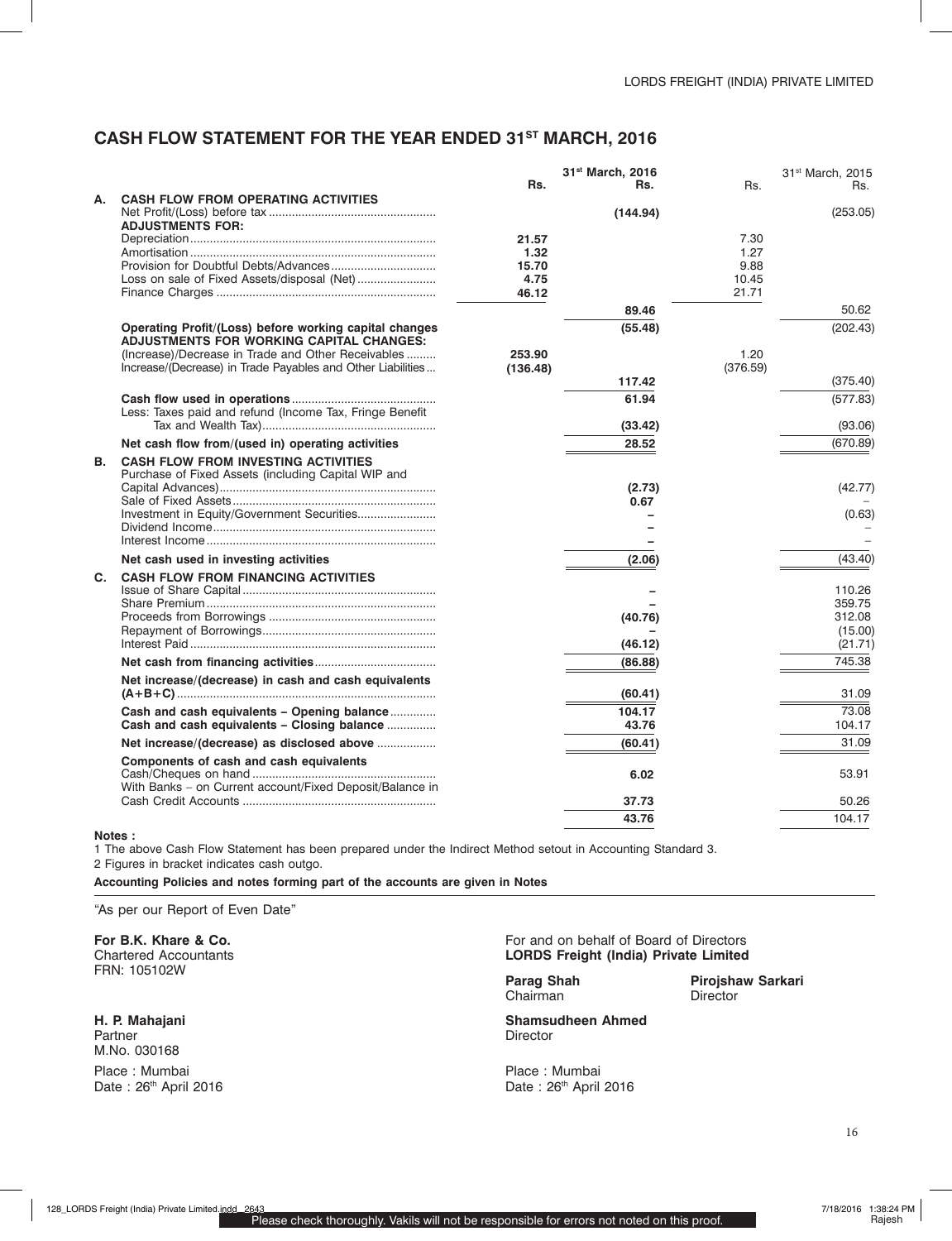# **NOTES TO FINANCIAL STATEMENTS FOR THE YEAR ENDED 31st MARCH, 2016**

#### **Note: I**

**Share Capital:**

**(A) Details of Authorised, Issued, Subscribed and Paid up Shares**

| w   | Details of Authorised, issued, Jubscribed and Faid up Jilares                  |           |                                      |           |                                      |
|-----|--------------------------------------------------------------------------------|-----------|--------------------------------------|-----------|--------------------------------------|
|     | <b>Particulars</b>                                                             | Nos.      | As on March, 2016<br>Rs. in<br>Lakhs | Nos.      | As on March, 2015<br>Rs. in<br>Lakhs |
|     | Authorised:                                                                    |           |                                      |           |                                      |
|     | Equity share of<br>Rs. 10 each                                                 | 25,00,000 | 250.00                               | 25,00,000 | 250.00                               |
|     | Total                                                                          |           | 250.00                               |           | 250.00                               |
|     | Issued:                                                                        |           |                                      |           |                                      |
|     | Equity Share of<br>Rs. 10 each fully paid 23,62,509                            |           | 236.25                               | 23.62.509 | 236.25                               |
|     | <b>Subscribed and Fully</b><br>Paid up:                                        |           |                                      |           |                                      |
|     | Equity Share of<br>Rs. 10 each fully paid 23,62,509 236.25 23,62,509           |           |                                      |           | 236.25                               |
|     |                                                                                |           |                                      |           | 236.25                               |
| (B) | Reconciliation of number of Ordinary (Equity) Shares and amount<br>outstanding |           |                                      |           |                                      |
|     | <b>Particulars</b>                                                             | Nos.      | As on March, 2016<br>Rs. in<br>Lakhs | Nos.      | As on March, 2015<br>Rs. in<br>Lakhs |

| .                                                                    |           | ------ |              |        |
|----------------------------------------------------------------------|-----------|--------|--------------|--------|
| <b>Issued, Subscribed</b><br>and Paid up:                            |           |        |              |        |
| Balance as at the<br>beginning of the year<br>Add: Issued during the | 23.62.509 | 236.25 | 12.60.000    | 126.00 |
| vear                                                                 |           |        | $-11.02.509$ | 110.25 |
| Balance as at the end of                                             | 23,62,509 | 236.25 | 23.62.509    | 236.25 |

#### **(C) Shares held by Holding Company/Fellow Subsidiaries**

|                            |                           |           | <b>Numbers as at Numbers as at</b> |
|----------------------------|---------------------------|-----------|------------------------------------|
|                            | <b>Shares</b>             | March.    | March.                             |
| <b>Particulars</b>         | held by                   | 2016      | 2015                               |
| Mahindra Logistics Limited | <b>Holding</b><br>Company | 14.17.509 | 14.17.509                          |

#### **(D) Shareholders holding more than 5% of Share Capital**

| As on March, 2016<br>No of           |                       |                          | As on March, 2015<br>No of |                 |  |
|--------------------------------------|-----------------------|--------------------------|----------------------------|-----------------|--|
| <b>Particulars</b>                   | <b>Shares</b><br>Held | $%$ of<br><b>Holding</b> | Shares<br>Held             | % of<br>Holding |  |
| <b>Mahindra Logistics</b><br>Limited | 14,17,509             | 60.00%                   | 14,17,509                  | 60.00%          |  |
| Mr. Shamsudeen Ahmed                 | 2,61,360              | 11.06%                   | 2,61,360                   | 11.06%          |  |
| Mr. Sumit S. Varma                   | 1,19,610              | 5.06%                    | 1,19,610                   | 5.06%           |  |
| Mr. S. Rajagopalan                   | 1,19,610              | 5.06%                    | 1,19,610                   | 5.06%           |  |
| Mr. V. Krishnan                      | 1,19,610              | 5.06%                    | 1,19,610                   | 5.06%           |  |
| Mr. Santhosh Kannambra               | 1,19,610              | 5.06%                    | 1.19.610                   | 5.06%           |  |
| Mr. Noushad Parokkot                 | 63,000                | 2.67%                    | 63.000                     | 2.67%           |  |
| Mr. Mohan. A                         | 63.000                | 2.67%                    | 63.000                     | 2.67%           |  |

#### **(E) Terms/rights attached to equity shares**

The Company has only one class of equity shares having a par value of Rs. 10/- per share. Each holder of equity share is entitled to one vote per share. The dividend proposed by the board of directors and approved by the shareholders in the annual general meeting is paid in Indian rupees. In the event of liquidation of the Company, the holders of equity shares will be entitled to receive remaining assets of the Company, after distribution of all preferential amounts. The distribution will be in proportion to the number of equity shares held by the shareholders.

#### **Note: II**

### **Reserves and Surplus:**

|     |                                                                               | 2016<br>(Rs. in Lakhs) | 2015<br>(Rs. in Lakhs) |
|-----|-------------------------------------------------------------------------------|------------------------|------------------------|
| (a) | <b>Share Premium</b>                                                          |                        |                        |
|     |                                                                               | 622.75                 | 263.00                 |
|     | Add: Additions during the year                                                |                        | 359.75                 |
|     |                                                                               | 622.75                 | 622.75                 |
| (b) | Surplus in Profit & Loss Statement                                            |                        |                        |
|     | Add: Profit for the Current Year                                              | (443.27)<br>(136.66)   | (172.35)<br>(270.92)   |
|     |                                                                               | (579.93)               | (443.27)               |
|     |                                                                               | 42.82                  | 179.48                 |
|     |                                                                               |                        |                        |
|     | Note: III<br>Long Term Provisions:                                            |                        |                        |
|     |                                                                               | 2016                   | 2015                   |
|     |                                                                               | (Rs. in Lakhs)         | (Rs. in Lakhs)         |
|     | Provision for Employee Benefits                                               | 33.83                  | 25.40                  |
|     |                                                                               | 33.83                  | 25.40                  |
|     | Note: IV                                                                      |                        |                        |
|     | <b>Short Term Borrowings:</b>                                                 | 2016                   | 2015                   |
|     |                                                                               | (Rs. in Lakhs)         | (Rs. in Lakhs)         |
|     | Secured                                                                       |                        |                        |
|     | <b>Unsecured</b>                                                              | 271.32                 | 312.08                 |
|     |                                                                               | 76.50                  | 76.50                  |
|     |                                                                               | 347.82                 | 388.58                 |
|     |                                                                               |                        |                        |
|     | Note: V<br>Trade payables:                                                    |                        |                        |
|     |                                                                               | 2016                   | 2015                   |
|     |                                                                               | (Rs. in Lakhs)         | (Rs. in Lakhs)         |
| (a) | Total outstanding dues of Micro and                                           |                        |                        |
|     | Small Enterprises (Refer Note No. B (2))                                      |                        |                        |
| (b) | Total outstanding dues of creditors<br>other than Micro and Small Enterprises | 818.37                 | 955.43                 |
|     |                                                                               | 818.37                 | 955.43                 |
|     |                                                                               |                        |                        |
|     | Note: VI<br><b>Other Current Liabilities:</b>                                 |                        |                        |
|     |                                                                               | 2016                   | 2015                   |
|     |                                                                               | (Rs. in Lakhs)         | (Rs. in Lakhs)         |
| (a) | Deposit Received from Vendors/                                                |                        |                        |
| (b) |                                                                               | 4.46<br>38.18          | 4.86<br>49.71          |
| (c) | Employee Liabilities                                                          | 7.74                   | 12.82                  |
| (d) | Advances received from Customer                                               | 16.01                  | 8.65                   |
| (e) |                                                                               | 10.53                  | 9.40                   |
|     |                                                                               | 76.92                  | 85.44                  |
|     | Note: VII                                                                     |                        |                        |
|     | <b>Short Term Provisions:</b>                                                 |                        |                        |
|     |                                                                               | 2016                   | 2015                   |
|     |                                                                               | (Rs. in Lakhs)         | (Rs. in Lakhs)         |
|     | Provision for Employee Benefits                                               | 3.58                   | 2.91                   |
|     |                                                                               | 3.58                   | 2.91                   |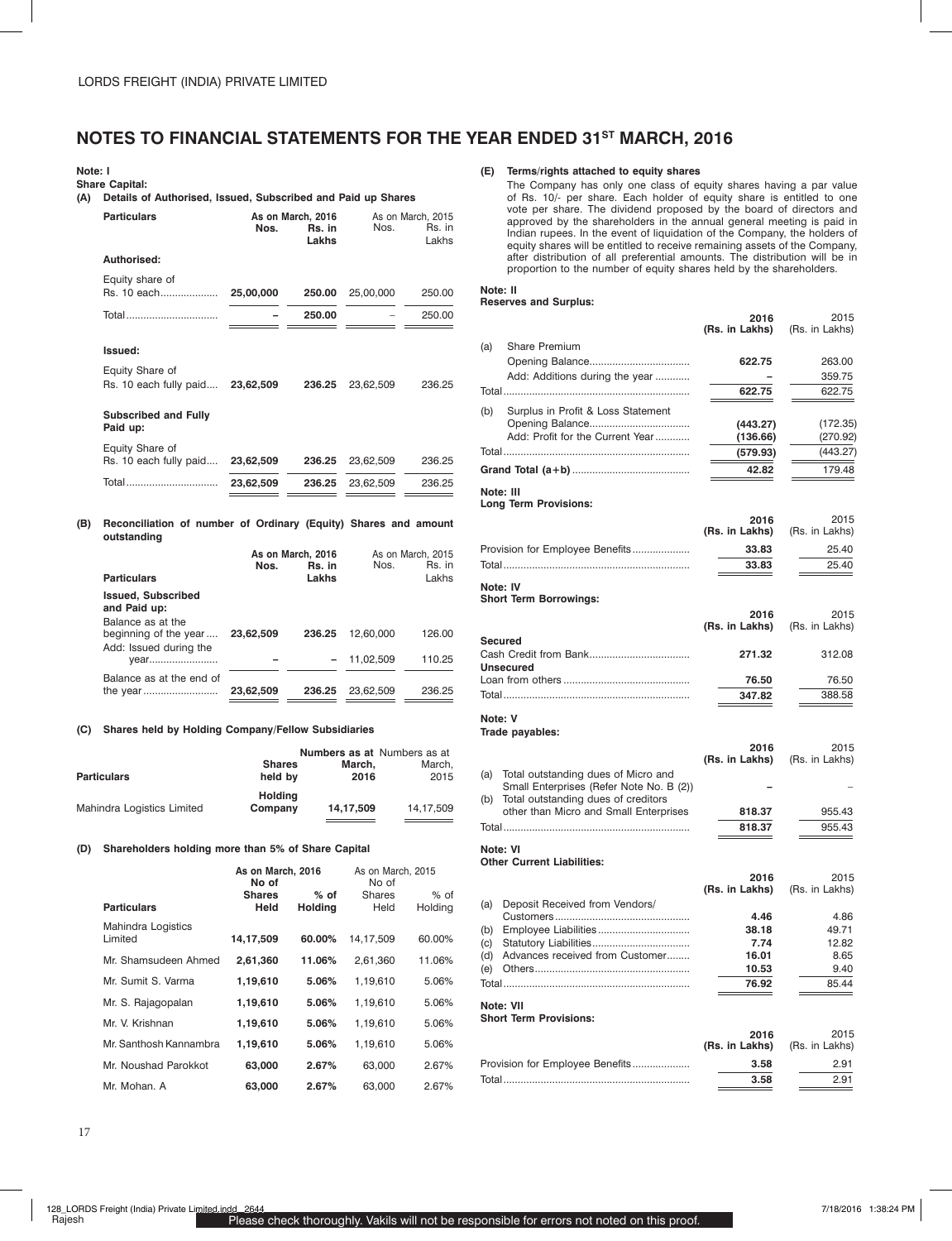# **Note: VIII**

| <b>Fixed Assets:</b> | (Rs. in Lakhs) |
|----------------------|----------------|
|----------------------|----------------|

|                                        |                                          |                                        | <b>GROSS BLOCK</b>                                            |                                          |                                          |                 | <b>DEPRECIATION</b>               |                                          | <b>NET BLOCK</b>                                                         |                                                                   |
|----------------------------------------|------------------------------------------|----------------------------------------|---------------------------------------------------------------|------------------------------------------|------------------------------------------|-----------------|-----------------------------------|------------------------------------------|--------------------------------------------------------------------------|-------------------------------------------------------------------|
| <b>Description of</b><br><b>Assets</b> | As at<br>31 <sup>st</sup> March,<br>2015 | <b>Additions</b><br>during the<br>year | <b>Deductions</b><br>and<br>adjustments<br>during the<br>year | As at<br>31 <sup>st</sup> March,<br>2016 | As at<br>31 <sup>st</sup> March,<br>2015 | For the<br>Year | Adjustments/<br><b>Deductions</b> | As at<br>31 <sup>st</sup> March,<br>2016 | <b>Net</b><br><b>Balance</b><br>as at<br>31 <sup>st</sup> March,<br>2016 | Net<br><b>Balance</b><br>as at<br>31 <sup>st</sup> March,<br>2015 |
| (A) Tangible Assets                    |                                          |                                        |                                                               |                                          |                                          |                 |                                   |                                          |                                                                          |                                                                   |
| Land                                   |                                          |                                        |                                                               |                                          |                                          |                 |                                   |                                          |                                                                          |                                                                   |
| <b>Buildings</b>                       | -                                        | $\overline{\phantom{0}}$               | $\overline{\phantom{0}}$                                      |                                          | -                                        |                 |                                   |                                          |                                                                          |                                                                   |
| Office Equipment                       | 27.65                                    | 0.07                                   | 2.36                                                          | 25.36                                    | 9.08                                     | 7.64            | 1.05                              | 15.67                                    | 9.69                                                                     | 18.57                                                             |
| Furniture and<br>Fittings              | 66.50                                    | 0.51                                   | 5.80                                                          | 61.22                                    | 10.53                                    | 6.63            | 1.90                              | 15.26                                    | 45.96                                                                    | 55.97                                                             |
| Computer                               | 32.95                                    | 1.59                                   | 2.08                                                          | 32.46                                    | 20.46                                    | 7.30            | 1.87                              | 25.90                                    | 6.56                                                                     | 12.49                                                             |
| <b>TOTAL (A)</b>                       | 127.10                                   | 2.17                                   | 10.24                                                         | 119.04                                   | 40.07                                    | 21.57           | 4.82                              | 56.83                                    | 62.21                                                                    | 87.03                                                             |
| Previous Year                          | 97.60                                    | 42.37                                  | 12.87                                                         | 127.10                                   | 35.20                                    | 26.92           | 22.05                             | 40.07                                    | 87.03                                                                    | 62.40                                                             |
| (B) Intangible Assets                  |                                          |                                        |                                                               |                                          |                                          |                 |                                   |                                          |                                                                          |                                                                   |
| Computer<br>Software                   | 12.82                                    | 0.56                                   | $\overline{\phantom{0}}$                                      | 13.38                                    | 4.22                                     | 1.32            |                                   | 5.54                                     | 7.84                                                                     | 8.60                                                              |
| TOTAL (B)                              | 12.82                                    | 0.56                                   | $\overline{\phantom{a}}$                                      | 13.38                                    | 4.22                                     | 1.32            |                                   | 5.54                                     | 7.84                                                                     | 8.60                                                              |
| Previous Year                          | 12.43                                    | 0.39                                   | ÷                                                             | 12.82                                    | 2.95                                     | 1.27            |                                   | 4.22                                     | 8.60                                                                     | 9.48                                                              |
| TOTAL $(A+B)$                          | 139.92                                   | 2.73                                   | 10.24                                                         | 132.42                                   | 44.29                                    | 22.89           | 4.82                              | 62.37                                    | 70.05                                                                    | 95.63                                                             |
| Previous Year                          | 110.03                                   | 42.76                                  | 12.87                                                         | 139.92                                   | 38.15                                    | 28.19           | 22.05                             | 44.29                                    | 95.63                                                                    |                                                                   |
| (C) Capital Work in<br><b>Progress</b> | -                                        | -                                      | -                                                             |                                          | -                                        |                 |                                   |                                          |                                                                          |                                                                   |
| Previous Year                          |                                          | $\overline{\phantom{a}}$               | ÷                                                             |                                          | $\overline{\phantom{0}}$                 |                 |                                   |                                          |                                                                          |                                                                   |
| TOTAL $(A+B+C)$                        | 139.92                                   | 2.73                                   | 10.24                                                         | 132.42                                   | 44.29                                    | 22.89           | 4.82                              | 62.37                                    | 70.05                                                                    | 95.63                                                             |
| Previous Year                          | 110.03                                   | 42.76                                  | 12.87                                                         | 139.92                                   | 38.15                                    | 28.19           | 22.05                             | 44.29                                    | 95.63                                                                    |                                                                   |

|     | Note: IX<br><b>Non-Current Investment:</b>                                     |                |                |
|-----|--------------------------------------------------------------------------------|----------------|----------------|
|     |                                                                                | 2016           | 2015           |
|     |                                                                                | (Rs. in Lakhs) | (Rs. in Lakhs) |
|     | Investment in Equity Shares                                                    |                |                |
| (i) | Non Trade Investment                                                           |                |                |
|     | The Zoroastrian Co-Operative Bank<br>Limited $(2,520$ Equity Shares $@$ Rs. 25 |                |                |
|     | each)                                                                          | 0.63           | 0.63           |
|     |                                                                                | 0.63           | 0.63           |
|     |                                                                                |                |                |
|     | Note: X<br>Long Term Loans and Advances:                                       |                |                |
|     |                                                                                | 2016           | 2015           |
|     |                                                                                |                | (Rs. in Lakhs) |
|     | Unsecured, Considered Good                                                     | (Rs. in Lakhs) |                |
|     | <b>Security Deposit</b>                                                        | 13.35          | 13.98          |
|     |                                                                                | 13.35          | 13.98          |

# **Note: XI**

| <b>Trade Receivables:</b> |
|---------------------------|

|                                                                                   |          | 2016           | 2015           |
|-----------------------------------------------------------------------------------|----------|----------------|----------------|
|                                                                                   |          | (Rs. in Lakhs) | (Rs. in Lakhs) |
| Outstanding for more than<br>six months from the date<br>they are due for payment |          |                |                |
| Unsecured,<br><b>Considered Good</b>                                              | 51.78    |                | 122.64         |
| <b>Considered Doubtful</b>                                                        | 15.70    |                | 9.88           |
|                                                                                   | 67.48    |                | 132.52         |
| Less: Provision for<br>Doubtful Debts                                             | 15.70    |                | 9.88           |
|                                                                                   | 51.78    |                | 122.64         |
| Outstanding for less than<br>six months from the date<br>they are due for payment |          |                |                |
| Unsecured,<br><b>Considered Good</b>                                              | 1,025.18 |                | 1,183.14       |
|                                                                                   |          | 1,077.59       | 1,305.78       |
|                                                                                   |          |                |                |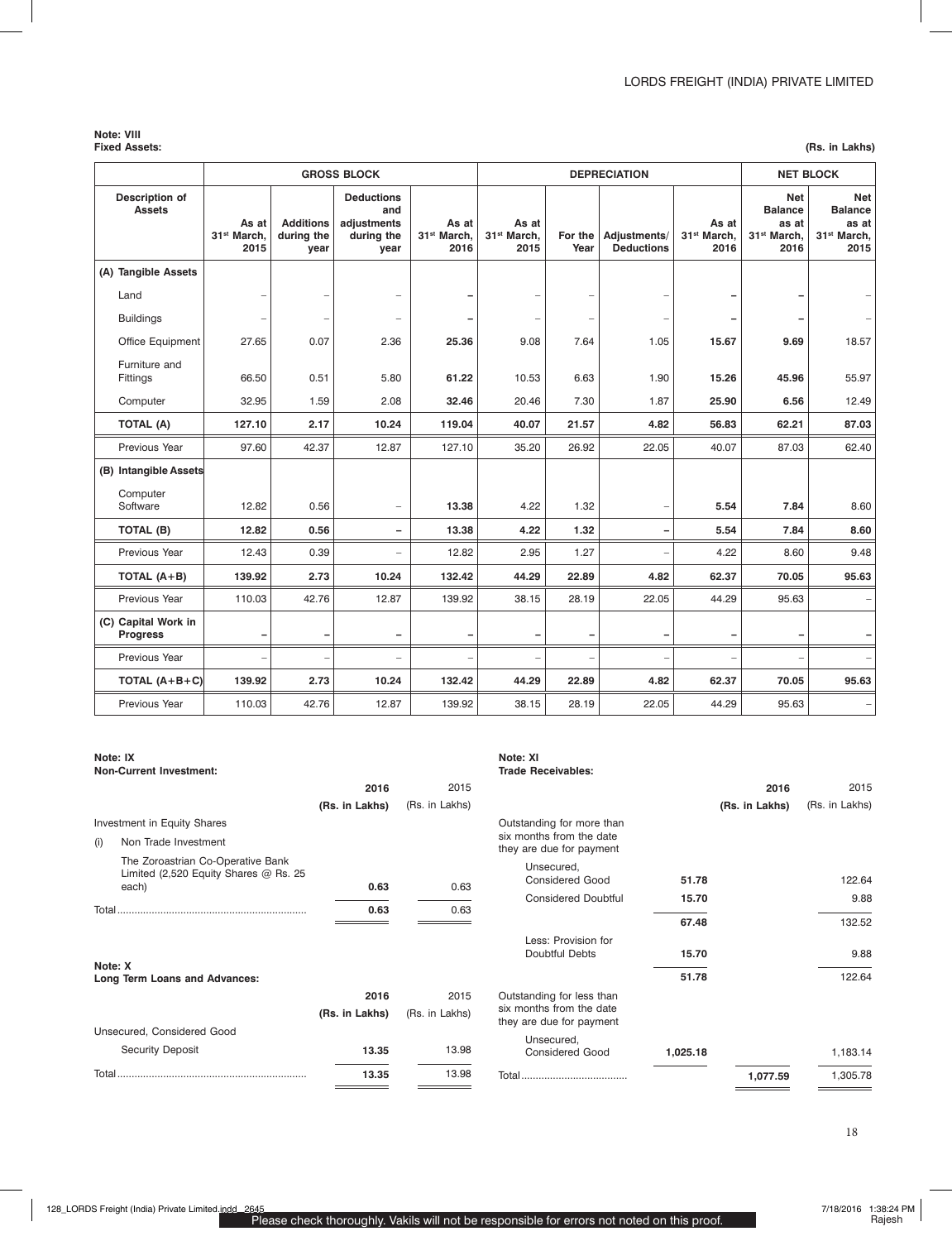#### **Note: XII**

**Cash and Cash Equivalents:**

|       |                                                  | 2016           | 2015           |
|-------|--------------------------------------------------|----------------|----------------|
|       |                                                  | (Rs. in Lakhs) | (Rs. in Lakhs) |
| (a)   | Cash on Hand                                     | 0.25           | 0.40           |
| (b)   | Cheques, Draft on Hand                           | 5.78           | 53.51          |
| (c)   | <b>Balance With Banks</b><br>in Current Accounts | 37.73          | 50.26          |
| Total |                                                  | 43.76          | 104.17         |
|       |                                                  |                |                |

# **Note: XIII**

#### **Short Term Loans and Advances:**

|       |       |                                                                         | 2016           | 2015           |
|-------|-------|-------------------------------------------------------------------------|----------------|----------------|
|       |       |                                                                         | (Rs. in Lakhs) | (Rs. in Lakhs) |
|       |       | Unsecured. Considered Good                                              |                |                |
| (a)   |       | <b>Security Deposit</b>                                                 | 26.60          | 29.02          |
| (b)   |       | Other Loans & Advances                                                  |                |                |
|       | (i)   | Advance Income Tax/TDS<br>Receivable/ MAT Credit (Net of<br>Provisions) | 264.45         | 230.54         |
|       |       |                                                                         |                |                |
|       | (ii)  | <b>MAT Credit entitlement</b>                                           | 4.38           | 4.38           |
|       | (iii) | Service Tax/Vat Recoverable                                             | 22.34          | 11.65          |
|       | (iv)  | Advances to Vendors                                                     | 8.57           | 59.83          |
|       | (v)   | <b>Prepaid Expenses</b>                                                 | 11.02          | 9.32           |
|       | (vi)  | Others                                                                  | 0.02           | 0.02           |
| Total |       |                                                                         | 337.38         | 344.76         |
|       |       |                                                                         |                |                |

#### **Note: XIV**

### **Revenue from:**

|                  | 2016           | 2015           |
|------------------|----------------|----------------|
|                  | (Rs. in Lakhs) | (Rs. in Lakhs) |
| Sale of Services | 7.474.21       | 6.896.50       |
| Total            | 7.474.21       | 6.896.50       |

#### **Note: XV Other Income:**

|                                    | 2016           | 2015           |
|------------------------------------|----------------|----------------|
|                                    | (Rs. in Lakhs) | (Rs. in Lakhs) |
| Foreign exchange fluctuation (Net) |                | 36.17          |
| Interest Income                    | 9.55           |                |
| Other Miscellaneous Income         | 17.88          | 13.06          |
| Total.                             | 27.43          | 49.23          |
|                                    |                |                |

## **Note: XVI**

#### **Operating, Administrative & Other Expenses:**

|                                             | 2016           | 2015           |
|---------------------------------------------|----------------|----------------|
|                                             | (Rs. in Lakhs) | (Rs. in Lakhs) |
| Freight & Other Related Expenses            | 6,659.94       | 6,148.02       |
| Power & Fuel                                | 8.77           | 8.53           |
| Rent inculding lease rent                   | 54.95          | 60.06          |
| Rates and Taxes                             | 0.38           | 19.63          |
| Insurance                                   | 6.69           | 10.23          |
| Repairs & Maintenance:                      |                |                |
| Machinery                                   | 10.11          | 9.50           |
| <b>Others</b>                               | 12.80          | 15.65          |
| Legal & Professional Fees                   | 51.30          | 58.80          |
| <b>Travelling Expenses</b>                  | 56.34          | 66.03          |
| <b>Exchange Fluctuation</b>                 | 6.57           |                |
| Provision for Doubtful Debts/Advances (Net) | 5.82           | 9.88           |
| Bad Debts/Advances written off              | 56.82          | 31.51          |
| <b>Audit Fee</b>                            | 2.47           | 2.00           |
| Loss on Sale of Fixed Assets/Assets         |                |                |
| Written off (Net)                           | 4.75           | 10.45          |
| Miscellaneous Expenses                      | 65.14          | 80.29          |
|                                             | 7,002.85       | 6,530.59       |

## **Note: XVII**

### **Employee Benefits Expense:**

|                                           | -              | $\sim$         |
|-------------------------------------------|----------------|----------------|
|                                           | (Rs. in Lakhs) | (Rs. in Lakhs) |
| Salaries, Wages, Bonus, etc.              | 533.25         | 592.52         |
| Contribution to Provident and other funds | 18.54          | 21.65          |
| Gratuity (Refer Note No. B (5))           | 6.55           | 5.60           |
| <b>Staff Welfare</b>                      | 16.38          | 18.15          |
| Total                                     | 574.72         | 637.92         |

**2016** 2015

#### **Note: XVIII Finance Cost:**

|                          | 2016                          | 2015  |
|--------------------------|-------------------------------|-------|
|                          | (Rs. in Lakhs) (Rs. in Lakhs) |       |
| <b>Interest Expenses</b> | 46.12                         | 21.71 |
|                          | 46.12                         | 21.71 |

### **Note: XIX**

**Depreciation and Amortization:**

|                                                            | 2016           | 2015           |
|------------------------------------------------------------|----------------|----------------|
|                                                            | (Rs. in Lakhs) | (Rs. in Lakhs) |
| Depreciation                                               | 21.57          | 26.93          |
| Amortisation of Intangible assets                          | 1.32           | 1.27           |
| Effect of Change in Depreciation Method<br>from WDV to SLM |                | (19.63)        |
|                                                            | 22.89          | 8.57           |
|                                                            |                |                |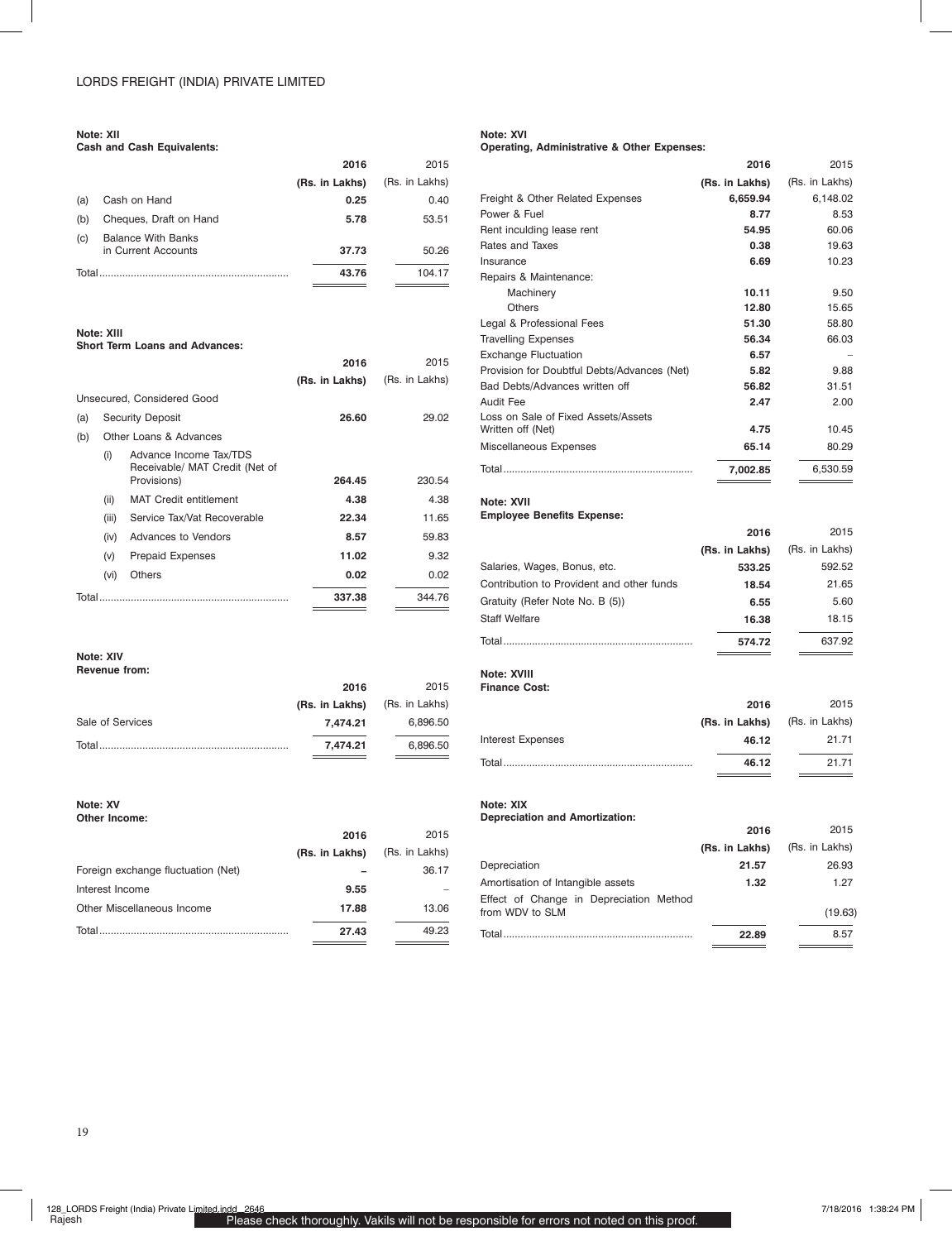# **Note A & B – Summary of Significant Accounting Policy & Notes to Financial StatementS for the year ended 31st March, 2016.**

#### **Note A – Summary of Significant Accounting Policy**

#### **Corporate Information**

LORDS Freight (India) Private Limited is a deemed public limited company incorporated on 25<sup>th</sup> April, 2011 under the Companies Act, 1956. The Company's main activities are freight forwarding including transportation of goods via sea & air.

#### **1. Basis for Preparation of Financial Statements:**

The financial statements have been prepared in accordance with the Generally Accepted Accounting Principles (IGAAP) under the historical cost convention, as a going concern and on accrual basis and in accordance with the provisions of the Companies Act, 2013 and the Accounting Standards specified under Section 133 of the Act, read with Rule 7 of the Companies (Accounts) Rules, 2014 (as amended).

Assets and Liabilities are classified as Current or Non-current as per the provisions of Schedule III to the Companies Act 2013 and Company's Normal Operating Cycle. Based on the nature of business, the Company has ascertained its operating cycle as 12 months for the classification of assets and liabilities.

The Financial Statements are presented in Indian Rupees denominated in Lakhs.

#### **2. Use of Estimates:**

The preparation of financial statements requires the management to make estimates and assumptions considered in the reported amount of assets and liabilities (including Contingent liabilities) as on the date of financial statements and the reported income and expenses during the reporting period. Management believes that the estimates used in the preparation of the financial statement are prudent and reasonable. Any revision to accounting estimates is recognized prospectively in current and future periods.

#### **3. Fixed Assets:**

- i. All Fixed Assets are carried at their cost of acquisition less accumulated depreciation and impairment losses, if any. Cost of acquisition is inclusive of purchase price, levies and any directly attributable cost of bringing the assets to its working condition for the intended use.
- ii. When an assets is scrapped or otherwise disposed off, the cost and related depreciation are removed from books of accounts and resultant profit/loss, if any, is reflected in the Statement of Profit and Loss.
- iii. Intangible assets are stated at cost less accumulated amortization and impairment loss, if any.

#### **4. Depreciation and Amortisation:**

Depreciation on tangible assets is charged by the Straight Line Method (SLM) in accordance with the useful lives specified in Part – C of Schedule II of the Companies Act, 2013 on a pro-rata basis except in the case of:

assets costing less than Rs.5000/- which are fully depreciated in the year of purchase.

Intangible assets mainly comprises of computer software which is amortized over the estimated useful life. The maximum period for such amortization is ten years which is considered as available for use by the management. The amortization period and the amortization method are reviewed periodically as required by relevant Accounting Standards.

#### **5. Revenue Recognition:**

Revenue is recognized to the extent that it is probable that the economic benefits will flow to the Company and the revenue can be reliably measured.

Revenue from freight forwarding income, warehousing and custom clearance is recognised as and when service is performed on contractual terms.

#### **6. Investments:**

All long-term investments are valued at cost. However provision for diminution in value is made to recognise a decline other than temporary in the value of investments. Current investments are valued at the lower of cost and fair value, determined by category of investment.

#### **7. Foreign exchange transactions and translations:**

#### **(i) Initial recognition**

Transactions in foreign currencies are recognised at the exchange rates between the reporting currency and the foreign currency prevailing on the transaction dates.

#### **(ii) Conversion**

- a. Foreign currency monetary assets and liabilities at the year-end are translated at the year-end exchange rates and the resultant exchange differences are recognised in the Statement of profit and loss.
- b. Non-monetary items, if any are measured in terms of historical cost denominated in a foreign currency, are reported using the exchange rate at the date of the transaction. Non-monetary items, which are measured at fair value or other similar valuation denominated in a foreign currency, are translated using the exchange rate at the date when such value was determined.

#### **(iii) Exchange differences**

The Company accounts for exchange differences arising on translation/settlement of foreign currency monetary items as below:

- a. Realized gains and losses on settlement of foreign currency transactions are recognised in the Statement of profit and loss.
- b. Foreign currency monetary assets and liabilities at the year-end are translated at the year-end exchange rates and the resultant exchange differences are recognised in the Statement of profit and loss.

#### **8. Employee Benefits:**

#### **i. Defined Contribution Plan:**

Company's contributions paid/payable during the year to the Superannuation Fund, ESIC, Provident Fund and Labour Welfare Fund are recognised in the Statement of Profit and Loss.

#### **ii. Defined Benefits:**

Company's liability towards gratuity and long term compensated absences are determined by independent actuaries, using the projected unit credit method. Past services are recognised on a straight line basis over the average period until the benefits become vested. Actuarial gains and losses are recognised immediately in the Statement of Profit and Loss as income or expense. Obligation is measured at the present value of estimated future cash flows using a discounted rate that is determined by reference to the market yields at the Balance Sheet date on Government Bonds where the currency and terms of the Government Bonds are consistent with the currency and estimated terms of the defined benefit obligation.

#### **9. Borrowing Cost:**

Borrowing cost that is attributable to the acquisition or construction of qualifying assets is capitalised as part of the cost of such assets. A qualifying asset is one that necessarily takes a substantial period of time to get ready for its intended use or sale. All other borrowing costs are charged to revenue in the year of incurrence.

#### **10. Segment Reporting:**

Accounting policies adopted for segment reporting are in line with the accounting policies of the Company. On the applicability of segment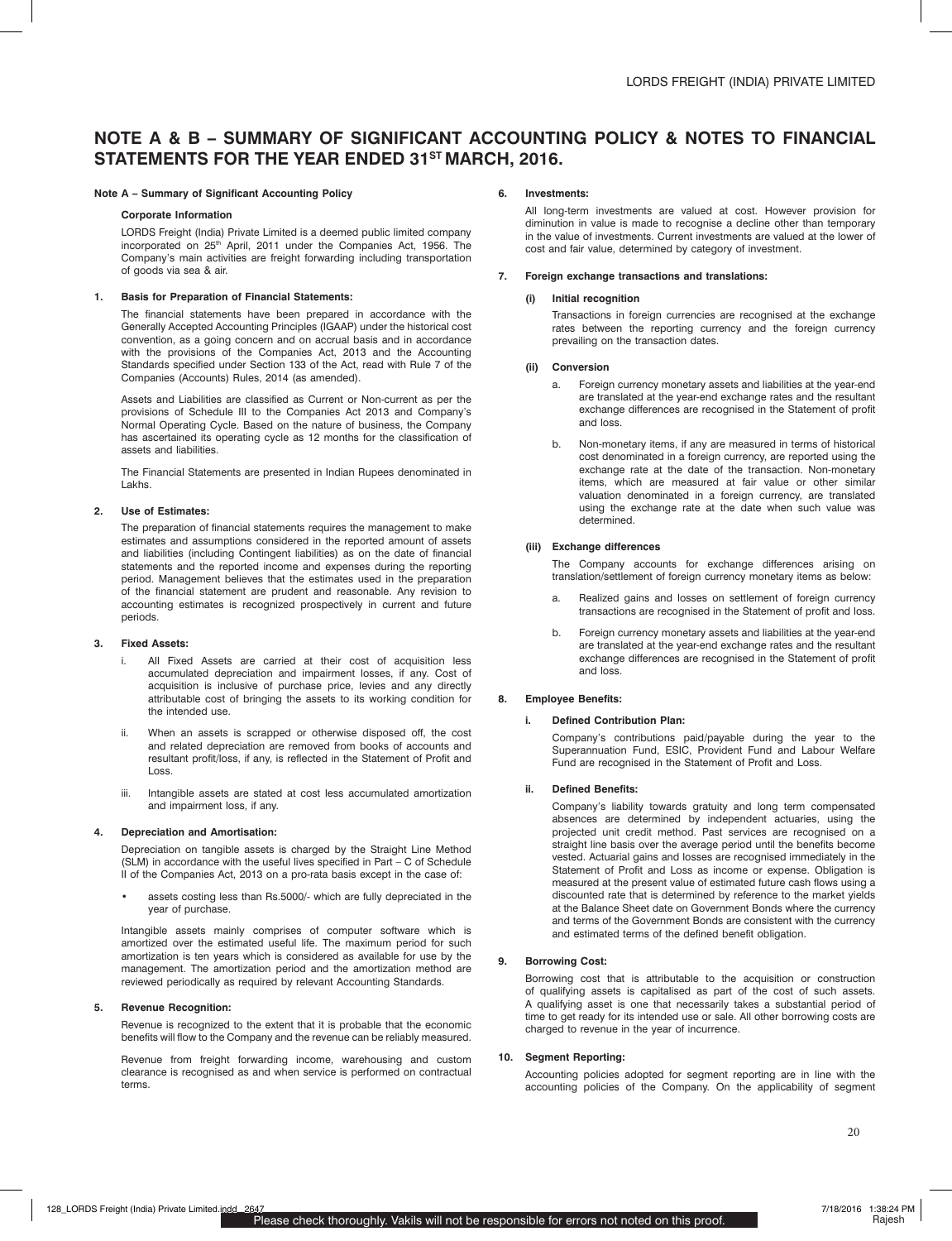reporting, revenue and expenses have been identified to segments on the basis of their relationship to the operating activities of the segment. Revenues and expenses, which relate to the enterprise as a whole and are not allocable to segments on a reasonable basis, have been included under "Unallocated Corporate Expenses".

#### **11. Operating Leases:**

The Company's significant operating leasing arrangements are in respect of office premises, warehouse. Lease rentals are recognised as per the terms of lease.

#### **12. Earning Per Share:**

Basic and diluted earnings per share is computed by dividing the net profit or loss for the year attributable to equity shareholders by the weighted average number of Equity Shares outstanding during the year.

#### **13. Income Tax:**

Income taxes are accounted for in accordance with the Accounting Standard 22 on "Accounting for Taxes on Income". Taxes comprise of Current tax and deferred tax.

Current tax is determined as the amount of tax payable in respect of taxable income for the year using the applicable tax rates and tax laws.

Minimum Alternate Tax (MAT) paid in accordance with the tax laws, which gives future economic benefits in the form of adjustment to future income tax liability, is considered as an asset if there is convincing evidence that the Company will pay normal income tax. Accordingly, MAT is recognised as an asset in the Balance Sheet when it is probable that future economic benefit associated with it will flow to the Company.

Deferred tax assets and liabilities are recognized for future tax consequences attributable to the timing differences between taxable income and accounting income that are capable of reversal in one or more subsequent periods and are measured using the tax rates enacted or substantively enacted as at the Balance Sheet date. Deferred Tax assets are not recognised unless in the management judgment, there is reasonable certainty that sufficient future taxable income will be available against which such deferred tax assets can be realized except in case of deferred tax assets arising from brought forward tax losses wherein deferred tax assets is only recognized when there is virtual certainty. Deferred tax assets are reviewed for the appropriateness of their respective carrying values at each balance sheet date.

#### **14. Impairment of assets:**

The Management of the Company assesses at each balance sheet date whether there is any indication that an asset may be impaired. If any such indication exists, the management estimates the recoverable amount of the asset. If such recoverable amount of the asset is less than its carrying amount, the carrying amount is reduced to its recoverable amount. The reduction is treated as an impairment loss and recognised in the Statement of Profit and Loss. If at the balance sheet date there is an indication that if a previously assessed impairment loss no longer exists, the recoverable amount is reassessed and the asset is reflected at the recoverable amount subject to a maximum of depreciated historical cost.

#### **15. Provisions, contingent liabilities and contingent assets:**

Provisions are recognised when there is a present obligation as a result of a past event, and it is probable that an outflow of resources embodying economic benefits will be required to settle the obligation and there is a reliable estimate of the amount of the obligation.

Contingent liabilities are disclosed when there is a possible obligation arising from past events, the existence of which will be confirmed only by the occurrence or non-occurrence of one or more uncertain future events not wholly within the control of the Company or a present obligation that arises from past events where it is either not probable that an outflow of resources will be required to settle the obligation or a reliable estimate of the amount cannot be made.

Contingent assets are neither recognised nor disclosed in the financial statements.

#### **Note B – Notes to the financial statements:**

#### **1. Loans:**

Credit Facilities from Banks are secured by a *pari-passu* charge on the Company's entire present and future book debts, outstanding monies, receivables, claims, and bills in terms of the Letter of hypothecation executed by the Company.

Cash Credit facilities are repayable on demand and carry interest based on applicable rate plus agreed spreads and/or negotiated rates. The rates of interest during the year ranged between 12.50% to 13.00%.

- **2.** Based on the information available with the Company, no trade payables have been registered as 'supplier' within the meaning of 'Micro Small & Medium Enterprises Development Act, 2006 as on 31<sup>st</sup> March, 2016.
- **3.** Trade Receivables, Loans and Advances and Trade Payables are subject to confirmation and reconciliations.

#### **4. Audit fees includes:**

|                             |       | (Rs. in lakhs) |
|-----------------------------|-------|----------------|
| <b>Particulars</b>          | 2016* | 2015*          |
| <b>Statutory Audit Fees</b> | 1.73  | 1.52           |
| Tax Audit Fees              | 0.52  | 0.48           |
| Others                      | 0.22  |                |
| Total                       | 2.47  | 2.00           |

\* Including Service Tax

#### **5. Employee Defined Benefits:**

**Defined benefit plans – as per Actuarial valuation on 31st March 2016 Gratuity (Non-funded)**

|  |  | (Rs. in Lakhs) |
|--|--|----------------|
|--|--|----------------|

|      |                                                                                                               | 2016    | 2015    |
|------|---------------------------------------------------------------------------------------------------------------|---------|---------|
| I.   | Expense recognised in the<br>Statement of Profit and Loss for<br>the year ended 31 <sup>st</sup> March, 2016. |         |         |
|      | <b>Current Service Cost</b><br>1.                                                                             | 5.62    | 4.04    |
|      | $\overline{2}$ .<br>Interest                                                                                  | 1.04    | 0.59    |
|      | 3.<br>Expected Return on Plan<br>Assets                                                                       |         |         |
|      | 4.<br>Actuarial (Gain)/Loss                                                                                   | (0.11)  | 0.97    |
|      | 5.<br>Total expense                                                                                           | 6.55    | 5.60    |
| н.   | Net Asset/(Liability) recognised<br>in the Balance Sheet as at<br>31st March, 2016.                           |         |         |
|      | Present value of Defined<br>1.<br>Benefit Obligation as at<br>31 <sup>st</sup> March                          | 19.53   | 12.98   |
|      | 2.<br>Fair value of plan assets as<br>at 31 <sup>st</sup> March                                               |         |         |
|      | 3.<br>Funded status [Surplus/<br>(Deficit)] (2-1)                                                             | (19.53) | (12.98) |
|      | 4.<br>Net Asset/(Liability) as at<br>31 <sup>st</sup> March                                                   | (19.53) | (12.98) |
| III. | Change in the obligation during<br>the year ended 31 <sup>st</sup> March, 2016.                               |         |         |
|      | Present value of Defined<br>1.<br>Benefit Obligation at the<br>beginning of the year                          | 12.98   | 7.38    |
|      | <b>Current Service Cost</b><br>2.                                                                             | 5.62    | 4.04    |
|      | 3.<br><b>Interest Cost</b>                                                                                    | 1.04    | 0.59    |
|      | Actuarial (Gain)/Loss<br>4.                                                                                   | (0.11)  | 0.97    |
|      | 5.<br><b>Benefits Paid</b>                                                                                    |         |         |
|      | 6.<br>Present Value of Defined<br>Benefit Obligation at the end<br>of the year                                | 19.53   | 12.98   |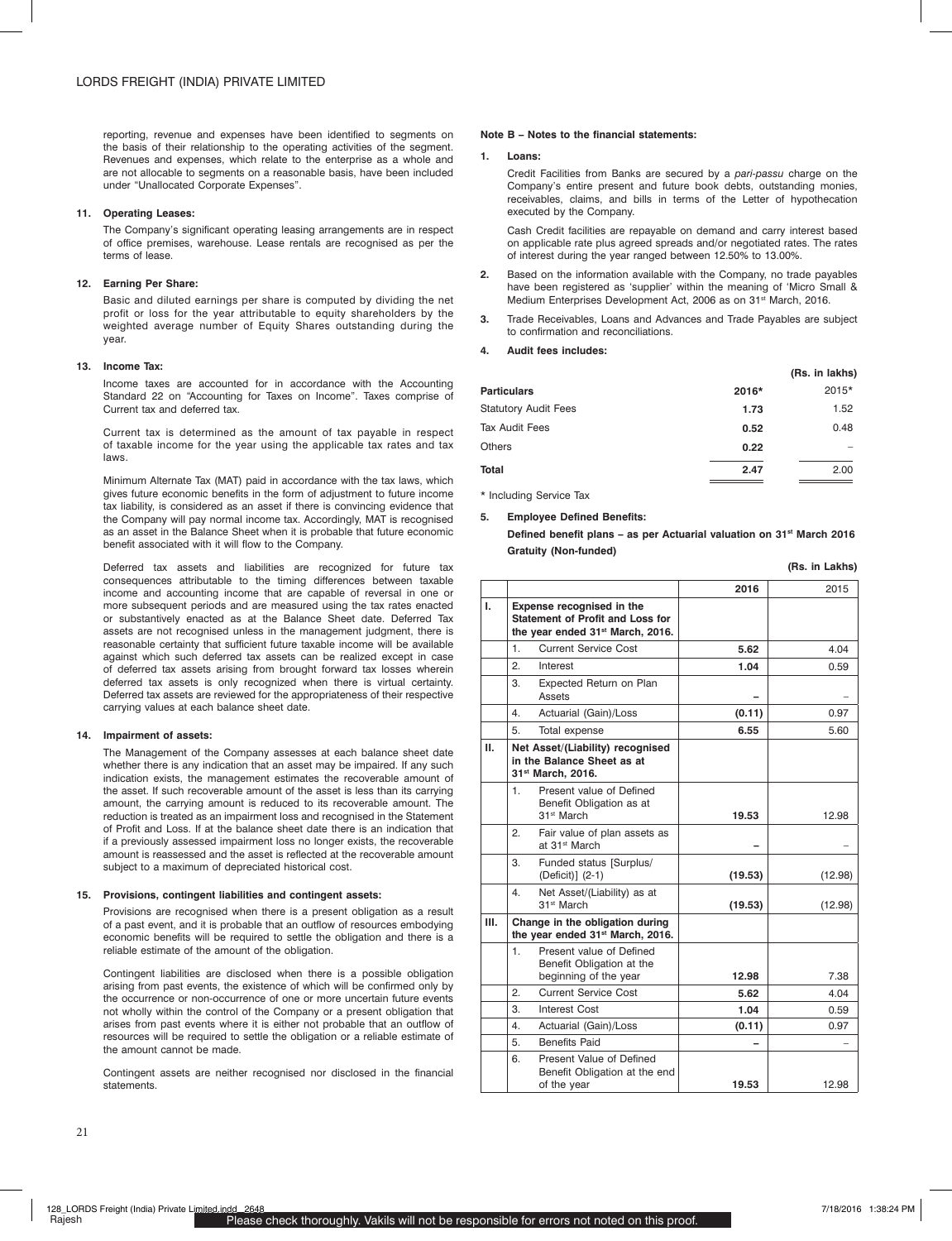#### **(Rs. in Lakhs)**

|                                                                                     | 2016 | 2015 |
|-------------------------------------------------------------------------------------|------|------|
| <b>Change in Fair Value of Assets</b><br>during the year ended<br>31st March, 2016. |      |      |
| Fair Value of Plan assets at<br>1.<br>the beginning of the year                     |      |      |
| Expected return on plan<br>2.<br>asset                                              |      |      |
| 3.<br>Contributions by employer                                                     |      |      |
| Actual benefits paid<br>4.                                                          |      |      |
| 5.<br>Fair value of Plan assets at<br>the end of the year                           |      |      |
| 6.<br>Actual return on plan assets                                                  |      |      |
| The major categories of plan<br>assets as a percentage of total<br>plan             |      |      |
| Funded with Life Insurance<br>Corporation of India                                  |      |      |
| <b>Actuarial assumptions</b>                                                        |      |      |
| <b>Discount Rate</b><br>1.                                                          | 8%   | 8%   |
| 2.<br>Expected rate of return on<br>plan assets                                     |      |      |
| 3.<br>In service Mortality                                                          |      |      |
| <b>Turnover Rate</b><br>4.                                                          | 2%   | 1%   |
| 5.<br>Salary escalation                                                             | 6%   | 6%   |
|                                                                                     |      |      |

#### **6. (a) List of Related parties:**

| A | <b>Holding Companies</b>   | Mahindra & Mahindra Limited (Holding company<br>of MLL) |
|---|----------------------------|---------------------------------------------------------|
|   |                            | Mahindra Logistics Limited                              |
| B | <b>Fellow Subsidiaries</b> | Mahindra Internet Commerce Pyt Ltd                      |
|   |                            | Mahindra Aerostructures Pvt Ltd                         |
|   |                            | Mahindra Reva Electric Vehicles Pyt Limited             |
|   |                            | Mahindra Heavy Engines Pvt Ltd                          |
|   |                            | Mahindra Retail Pvt Ltd                                 |
|   |                            | Mahindra Trucks and Buses Ltd                           |
|   |                            | Mahindra Two Wheelers Ltd                               |
|   |                            | Mahindra Vehicles Manufacturers Ltd                     |
|   |                            | Defence Land Systems India Ltd                          |
|   |                            | Mahindra Sanyo Special Steel Pvt Ltd.                   |

#### **(b) The related party transactions are as under:**

|            | (Rs. in Lakhs)                                           |                           |                                    |  |  |
|------------|----------------------------------------------------------|---------------------------|------------------------------------|--|--|
| Sr.<br>No. | <b>Nature of Transactions</b>                            | <b>Holding</b><br>Company | <b>Fellow</b><br><b>Subsidiary</b> |  |  |
| 1.         | Finance:                                                 |                           |                                    |  |  |
|            | <b>Issue of Equity Share Capital</b><br>during the year. | (470.00)                  |                                    |  |  |
| 2.         | <b>Purchases:</b>                                        |                           |                                    |  |  |
|            | Services                                                 | 23.17<br>(9.77)           |                                    |  |  |
| 3.         | Sales:                                                   |                           |                                    |  |  |
|            | <b>Services</b>                                          | 1,028.69<br>(100.80)      | 460.28<br>(164.15)                 |  |  |

|            |                                                             |                                                     |                           | (Rs. in Lakhs)                     |
|------------|-------------------------------------------------------------|-----------------------------------------------------|---------------------------|------------------------------------|
| Sr.<br>No. | <b>Nature of Transactions</b><br><b>Other Transactions:</b> |                                                     | <b>Holding</b><br>Company | <b>Fellow</b><br><b>Subsidiary</b> |
| 4.         |                                                             |                                                     |                           |                                    |
|            | (a)                                                         | Payment Services related to<br>secretarial practice | 1.82<br>$(-)$             | $(-)$                              |
|            | (b)                                                         | Reimbursement of<br>expenses: (Income)              | 0.03<br>(–)               | $(-)$                              |
|            | (c)                                                         | Reimbursement of<br>expenses: (Expense)             | 13.62<br>$(-)$            | $(-)$                              |
| 5.         |                                                             | Outstanding:                                        |                           |                                    |
|            |                                                             | Payable                                             | 38.50<br>(82.08)          | 9.37<br>(17.63)                    |
|            |                                                             | Receivable                                          | 26.13<br>(1.39)           | 25.74<br>(56.11)                   |

#### **Notes:**

**1.** Previous year's figures are given in brackets.

#### **7. Earnings Per Share:**

| <b>Particulars</b>                                                                |              | <b>Year Ended</b><br>31st March, 2016 | Year Ended<br>31 <sup>st</sup> March, 2015 |
|-----------------------------------------------------------------------------------|--------------|---------------------------------------|--------------------------------------------|
| <b>Basic Earnings Per</b><br>Share                                                |              |                                       |                                            |
| Net Profit/(Loss) after<br>Tax $(A)$                                              | Rs. in Lakhs | (136.65)                              | (270.92)                                   |
| Weighted Average No.<br>of Shares used for<br>computing Basic<br>EPS (B)          | No in Lakhs  | 23.62                                 | 19.76                                      |
| <b>Basic Earnings Per</b><br>Share (A/B)                                          | in Rs        | (5.78)                                | (13.71)                                    |
| Nominal value of equity<br>share                                                  | in Rs.       | 10.00                                 | 10.00                                      |
| <b>Diluted Earnings per</b><br><b>Share</b>                                       |              |                                       |                                            |
| Net Profit/(Loss) after<br>Tax $(A)$                                              | Rs. in Lakhs | (136.65)                              | (270.92)                                   |
| <b>Weighted Average</b><br>No. of Shares used<br>for computing Diluted<br>EPS (C) | No. in Lakhs | 23.62                                 | 19.76                                      |
| <b>Diluted Earnings Per</b><br>Share (A/C)                                        | in Rs.       | (5.78)                                | (13.71)                                    |
| Nominal value of equity<br>share                                                  | in Rs.       | 10.00                                 | 10.00                                      |

#### **8. The components of Net Deferred Tax Assets as at the year-end are as under: (Rs. in Lakhs)**

|                                    | (RS. IN LAKNS)   |                              |  |  |
|------------------------------------|------------------|------------------------------|--|--|
|                                    | 31st March, 2016 | 31 <sup>st</sup> March, 2015 |  |  |
| Deferred Tax Assets:               | <b>Amount</b>    | Amount                       |  |  |
| On Provision for doubtful debts    | 4.85             | 3.05                         |  |  |
| On Provision for employee benefits | 10.66            | 7.92                         |  |  |
| On Preliminary expenses            |                  | 0.04                         |  |  |
| Total (A)                          | 15.51            | 11.01                        |  |  |
| <b>Deferred Tax Liabilities:</b>   |                  |                              |  |  |
| On Depreciation                    | (1.33)           | 2.45                         |  |  |
| Total (B)                          | (1.33)           | 2.45                         |  |  |
| Net Deferred Tax Assets (A-B)      | 16.84            | 8.56                         |  |  |